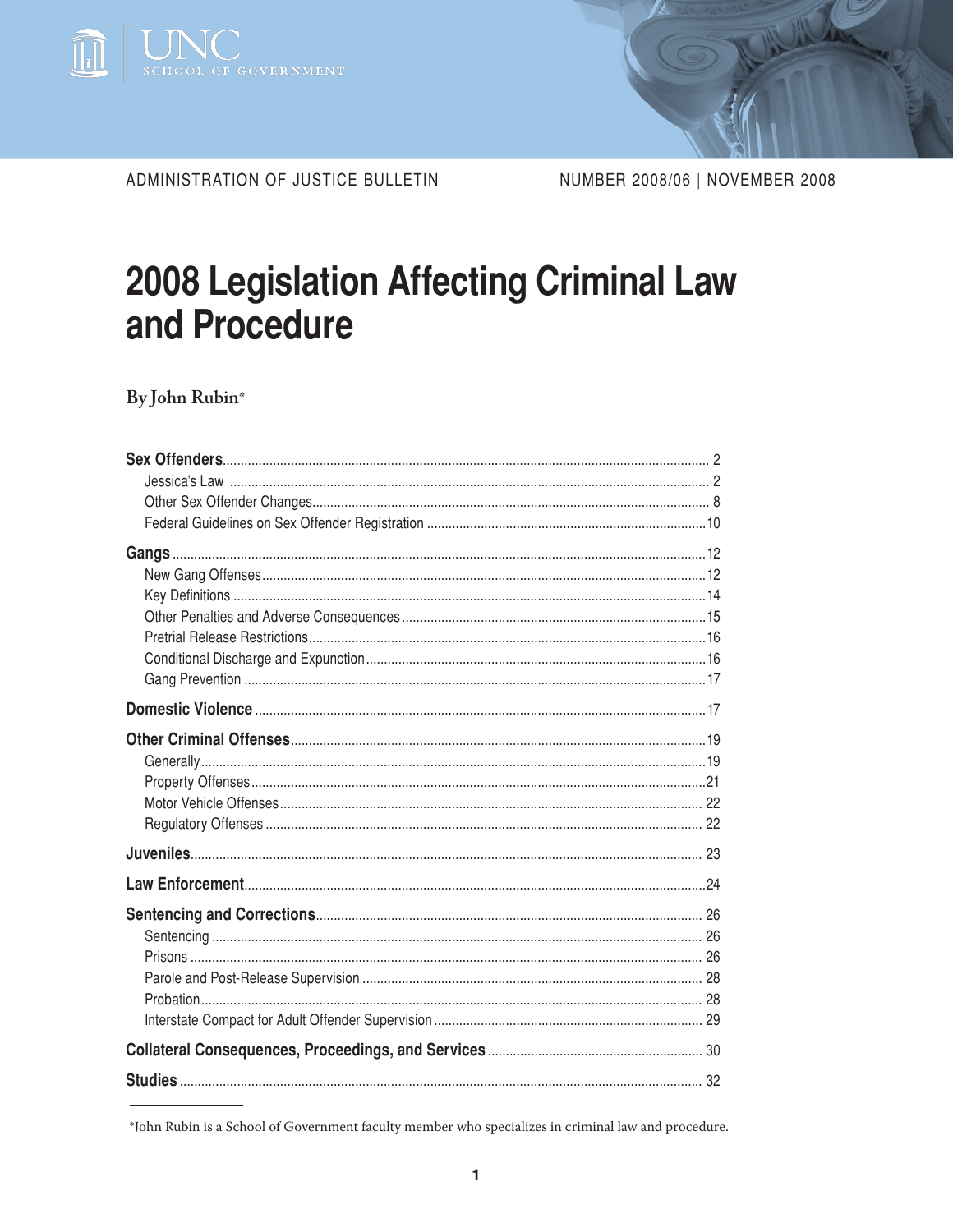As in past sessions, the 2008 General Assembly devoted considerable attention to sex offenders, creating, expanding, and tightening restrictions on their conduct and whereabouts. The General Assembly also enacted several offenses involving gang activity and made smaller changes on a range of issues involving criminal law and procedure. These criminal law and procedure acts are discussed in this bulletin. Legislation related to criminal law and procedure that deal with court administration, motor vehicles, and juvenile delinquency proceedings are discussed briefly in this bulletin; readers interested in more information about those subjects should look at the applicable chapters of the forthcoming School of Government book North Carolina Legislation 2008, which may be viewed online at www.sog.unc.edu/pubs/nclegis/nclegis2008/index.html.

Each ratified act discussed here is identified by its chapter number in the session laws and by the number of the original bill. When an act creates new sections in the General Statutes (G.S.), the section number is given; however, the codifier of statutes may change that number later. Copies of the bills may be viewed on the General Assembly's website, www.ncga.state.nc.us/.

# **Sex Offenders**

The General Assembly passed three major acts in 2008 related to sex offenders, creating new sex offenses, increasing the punishment for existing offenses, and tightening restrictions on convicted offenders. These changes follow major changes enacted in 2006 and 2007 involving sex offenders and may be a prelude to an additional set of changes in 2009, when the General Assembly will consider whether to adopt new federal standards on sex offenders. The discussion below begins with a description of the Jessica Lunsford Act for North Carolina, S.L. 2008-117 (H 933), named after a young girl in Florida who was raped and killed in 2005. Various laws, commonly known as Jessica's Laws, have been introduced around the country to increase the punishment for and restrictions on sex offenders. North Carolina's version likewise takes a tough stance on sex offenders. The discussion then describes the impact of the other two sex offender laws enacted by the 2008 North Carolina General Assembly. It closes by summarizing the key provisions of the federal standards under consideration in North Carolina and other states.<sup>1</sup>

#### Jessica's Law

**Rape and sex offense against a child under age 13.** Under G.S. 14-27.2, first-degree statutory rape is defined as vaginal intercourse with a victim under the age of 13 when the perpetrator is at least 12 years old and at least four years older than the victim. Under G.S. 14-27.4, other serious sex acts (such as oral sex acts) constitute first-degree statutory sexual offense if the same age criteria

<sup>1.</sup> A fourth act, the technical corrections bill, S.L. 2008-187 (S 1632), revises G.S. 14-208.41(b) to clarify that a person must submit to satellite monitoring only if ordered by the court following a hearing under G.S. 14-208.40A or 14-208.40B. Previously, the statute stated that a person had to submit to satellite monitoring if ordered by the court *or*  required by the Department of Correction. The deletion of the latter phrase is consistent with statutory changes made in 2007 by the General Assembly, which explicitly placed the responsibility on the court to decide whether a person met the statutory criteria for imposition of satellite monitoring.

A fifth act, the studies bill, S.L. 2008-181 (H 2431), creates the Joint Legislative Study Committee on Civil Commitment of Sexual Predators, consisting of ten members, five appointed by the Speaker of the House and five appointed by the President Pro Tem. of the Senate. This committee is directed to study the state's laws on incapacity to proceed to trial and involuntary commitment, including whether these laws adequately address issues involved when defendants are charged with committing a sex offense against a child, are found incapable of proceeding to trial, and do not meet the criteria for involuntary commitment. The committee must make a final report of its findings and recommendations to the 2009 General Assembly.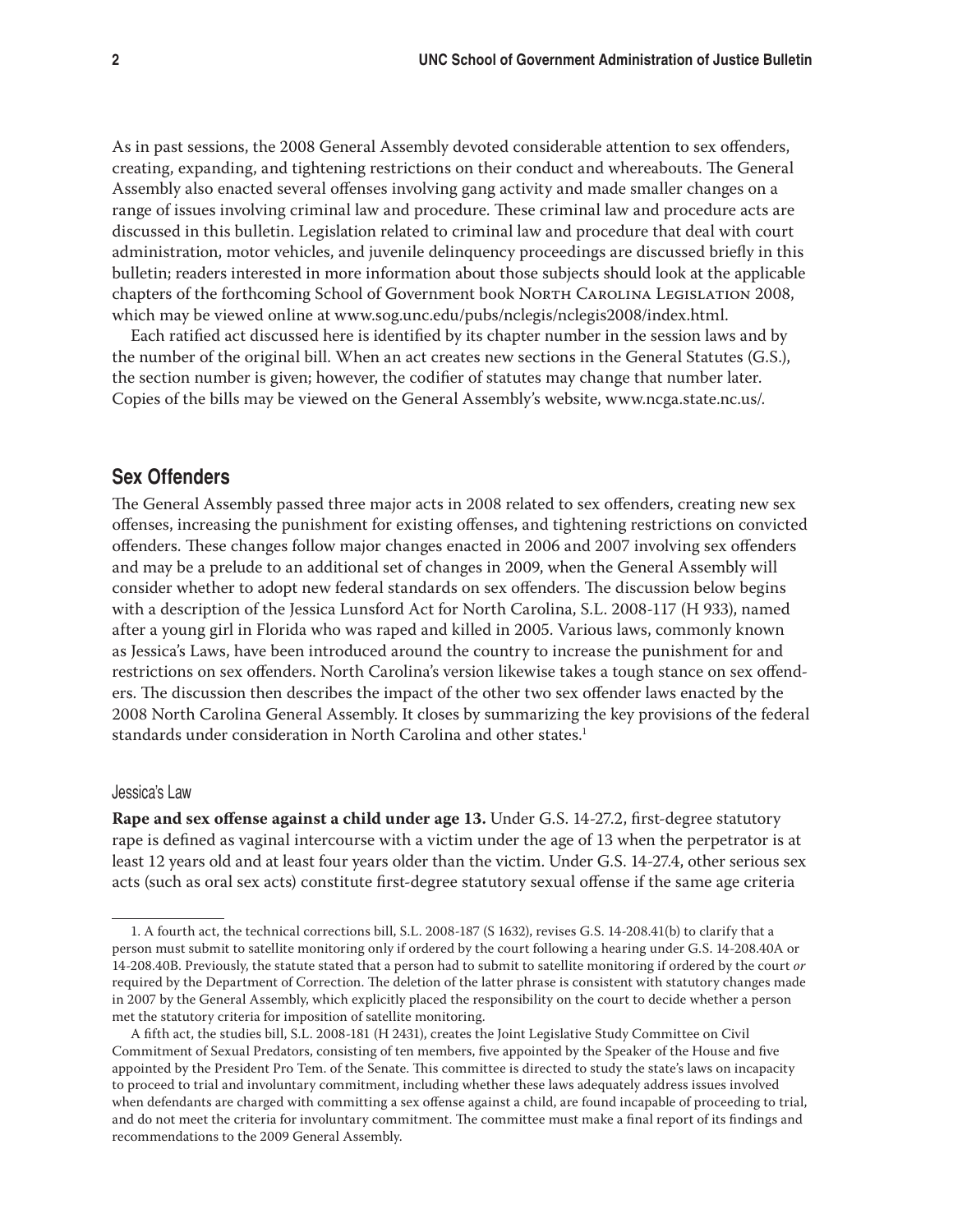are met. Both crimes are Class B1 felonies, the second highest class of felony in North Carolina. Effective for offenses committed on or after December 1, 2008, S.L. 2008-117 (H 933) adds G.S. 14-27.2A and 14-27.4A to create the crimes of rape and sex offense against a child when the child is under the age of 13 and the perpetrator is at least 18 years old. Like first-degree statutory rape and first-degree statutory sex offense, these new offenses are Class B1 felonies. The difference is that the new offenses carry significantly greater penalties. First-degree statutory rape and statutory sex offense are designated as lesser offenses of the new offenses.

The first difference is that a person convicted of one of the new offenses must be sentenced to an active punishment of at least 300 months regardless of regular structured sentencing rules. Ordinarily, a person convicted of a Class B1 felony can receive a low of 144 months active imprisonment to a high of life in prison without parole, depending on the seriousness of the person's prior record level and the presence of aggravating or mitigating factors. The new statutes state that structured sentencing applies to these offenses, subject to the 300-month mandatory minimum (and the life imprisonment provision described below). Thus, a person convicted of one of the new offenses may be sentenced to more than 300 months if the person's prior record level and any aggravating factors warrant a greater sentence under structured sentencing.

Second, the new statutes provide that when the defendant is released from prison, he or she must submit to satellite monitoring for life under the sex offender monitoring statutes. The act makes conforming changes to other statutes to apply the procedures for imposing lifetime satellite monitoring to the new offenses. Thus, revised G.S. 14-208.40A provides that upon conviction, the court at sentencing must determine whether the offense was a violation of the new statutes and, if so, order lifetime satellite monitoring. Under revised G.S. 14-208.43(a), a person ordered to submit to lifetime satellite monitoring based on one of the new offenses may petition the Post-Release Supervision Commission to terminate the requirement. The act also amends G.S. 14-208.6(5) to add the new offenses to the definition of *sexually violent offense,* which triggers registration as a sex offender. As with other offenses requiring registration, the length of registration is for a minimum of ten years unless the offense is an *aggravated offense* (as defined in G.S. 14-208.6(1a)), the person is a *recidivist* (as defined in G.S. 14-208.6(2b)), or the court classifies the person as a *sexually violent predator* (per the procedure in G.S. 14-208.20), in which case registration is for life.

Third, G.S. 14-27.2A(c) and 14-27.4A(c) provide that if the court finds *egregious aggravation,* it may sentence the defendant to up to life in prison without parole, regardless of whether the person could receive such a punishment under regular structured sentencing rules. The statutes place the responsibility of determining *egregious aggravation* on the sentencing judge*,* but this procedure is likely unconstitutional. In *Blakely v. Washington,* 542 U.S. 296 (2004), the U.S. Supreme Court held that any fact that increases the penalty for a crime beyond the prescribed statutory maximum must be submitted to the jury and proved beyond a reasonable doubt. In light of this constitutional requirement, the jury, not the sentencing judge, would likely have to determine *egregious aggravation*.

This procedural defect may make the *egregious aggravation* provisions difficult to implement without further legislative action. One problem is that the new statutes do not contain a procedure for submitting the question of *egregious aggravation* to the jury, although this problem may be within the trial courts' authority to remedy. North Carolina faced a similar issue when the U.S. Supreme Court decided *Blakely* and effectively invalidated the portion of North Carolina's sentencing statutes directing the sentencing judge to decide aggravating factors. The General Assembly revised the sentencing statutes to address this defect, but for cases not covered by the revised statutes the North Carolina appellate courts held that trial judges could fashion a procedure for submitting aggravating factors to the jury. *See State v. Blackwell,* 361 N.C. 41 (2006). Trial judges may have comparable authority to remedy the constitutional defect in the new rape and sex offense statutes by fashioning a procedure for submitting the issue of *egregious aggravation* to the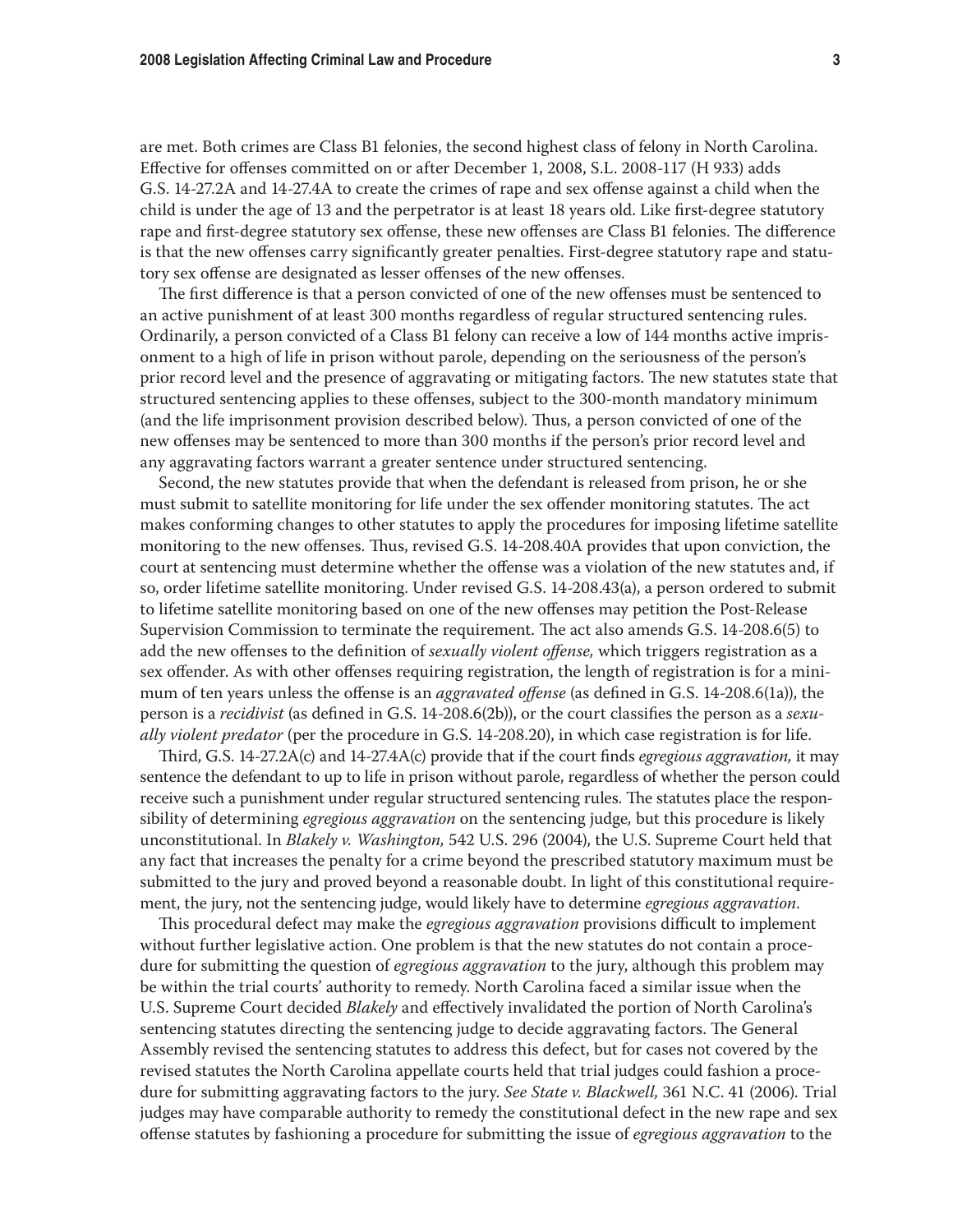jury. A second and perhaps bigger problem, however, lies in the imprecise definitions of *egregious aggravation* in the new statutes*,* which were designed for application by judges accustomed to exercising discretion, not for juries normally charged with finding concrete facts. The new statutes state that *egregious aggravation* may be found if "the nature of the offense and the harm inflicted are of such brutality, duration, severity, degree, or scope beyond that normally committed in such crimes, or considered in basic aggravation of these crimes, so as to require a sentence to active punishment in excess of that authorized pursuant to G.S. 15A-1340.17 [structured sentencing]." The term also can include "further consideration of existing aggravating factors where the conduct of the defendant falls outside the heartland of cases even the aggravating factors were designed to cover." It also may be considered "based on the extraordinarily young age of the victim, or the depraved torture or mutilation of the victim, or extraordinary physical pain inflicted on the victim." In light of these definitions, it may be difficult without legislative clarification for a jury to follow a judge's instructions and determine whether an offense involves *egregious aggravation.*

Last, a person convicted of rape under new G.S. 14-27.2A "has no rights to custody of or rights of inheritance from any child born as a result of the commission of the rape" and has no rights "related to the child under Chapter 48 [adoptions] or Subchapter 1 of Chapter 7B [abuse, neglect and dependency] of the General Statutes." The same disqualifications apply to first- and seconddegree rape under G.S. 14-27.2 and 14-27.3.

**Thirty-year registration for offenses not subject to lifetime registration.** Before 2006, a person subject to registration in North Carolina had to register for ten years unless he or she was subject to lifetime registration. In 2006, the General Assembly amended the ten-year requirement to provide that registration does not terminate automatically after ten years; rather, the person must petition the superior court to terminate the requirement after ten years. Until terminated, the registration period continues indefinitely. S.L. 2008-117 amends G.S. 14-208.6A and 14-208.7 to impose a thirty-year registration requirement. The change appears to impose a maximum period of registration, after which registration automatically terminates.2 A person still may petition the court to terminate registration after ten years (pursuant to the procedure in G.S. 14-208.12A). The new thirty-year requirement exceeds the federal standards, still to be considered by North Carolina, for two of three categories of sex offenders (discussed below under Federal Guidelines on Sex Offender Registration). The effective-date clause states that the change applies to registrations made on or after December 1, 2008. By using the general term "made", the General Assembly appears to have intended for the change to apply to individuals who begin registration *or* are still required to register on or after December 1, 2008.3

<sup>2.</sup> The new statutory wording is not entirely clear, but the interpretation in the text has the most statutory support. Revised G.S. 14-208.6A states that the General Assembly's objective is to establish a thirty-year registration requirement, with the right to petition to shorten the registration period after ten years. This language indicates that the thirty-year requirement is intended as a maximum, with the possibility of earlier termination. Revised G.S. 14-208.7 states that a person must maintain registration for at least thirty years unless the person petitions after ten years to terminate registration. The use of the term "at least" suggests that the thirty-year requirement does not terminate automatically; rather, the registrant still must petition to terminate after thirty years. Such an interpretation, however, is difficult to square with the ten-year termination provision. Because the statute already affords a person the right to petition to terminate after ten years, there would seem to be no need for the General Assembly to provide separately that a person may petition to terminate after thirty years. In addition, the registration statutes contain a procedure for petitioning to terminate after ten years, including specific criteria that a registrant must meet. There is no procedure specified for termination after thirty years and no indication that the General Assembly intended to impose the criteria applicable to termination after ten years to termination after thirty years.

<sup>3.</sup> The effective date clause could be interpreted as applying only to registrations initiated on or after December 1, 2008, because generally speaking a person registers initially and verifies his or her information thereafter. Such an interpretation, however, would create two subcategories of offenders within the category of offenders who may petition to terminate registration after ten years, a curious distinction. Those people who began registering before December 1,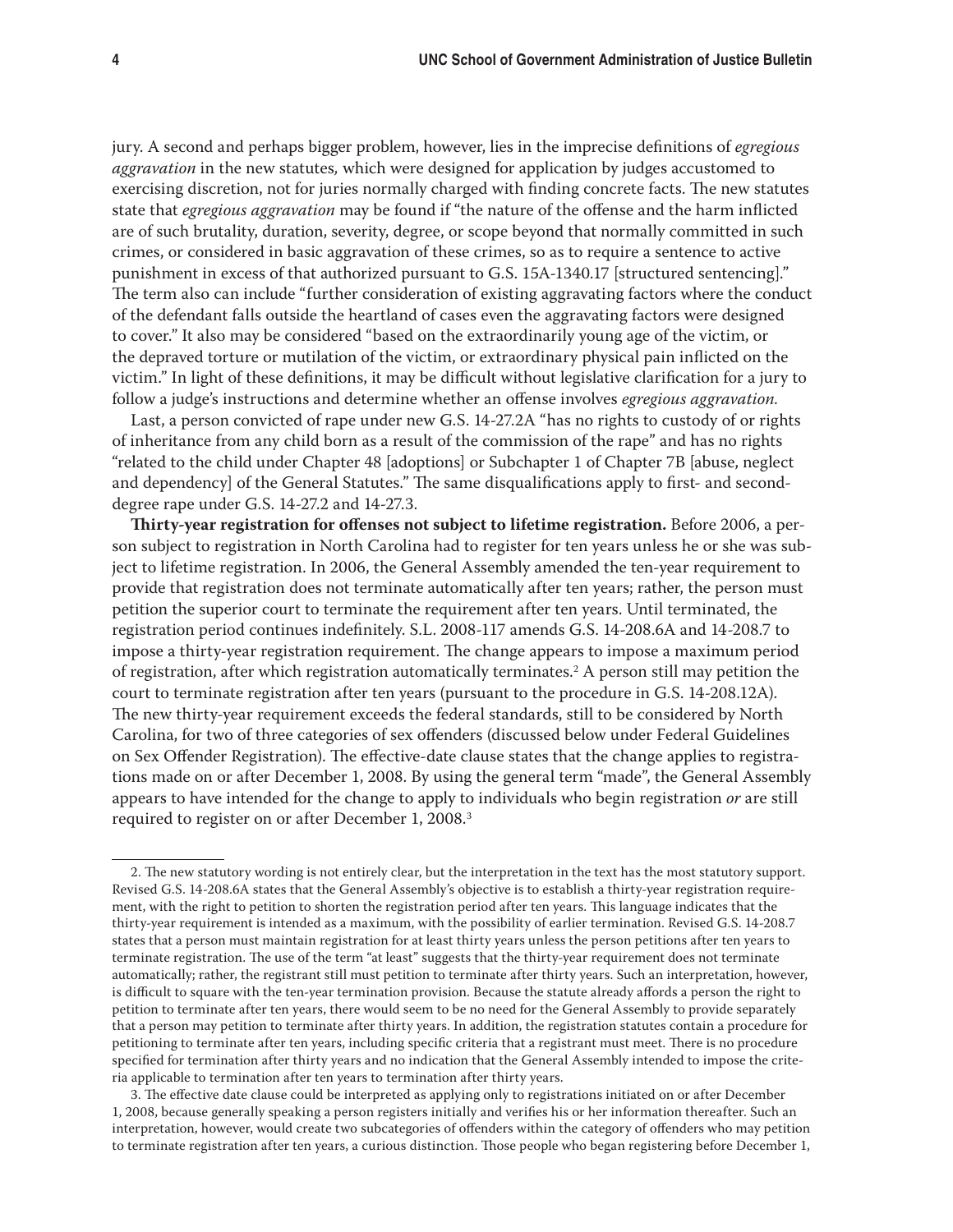**Three-day time limit on changes in status.** Several of North Carolina's statutes impose a ten-day time limit for sex offenders to register or give notice of certain changes in their status. G.S. 14-208.7 has required residents who are released from a penal institution, as well as nonresidents who move to North Carolina, to register within ten days of their release or arrival. G.S. 14-208.9 has imposed a ten-day time limit on giving notice of a change of address, intent to move to another state (or to remain in North Carolina after giving notice of an intent to leave), enrollment or termination of enrollment at an institution of higher education, and employment or termination of employment at an institution of higher education. And, G.S. 14-208.9A has required return of a semi-annual verification of address form within ten days. S.L. 2008-117 reduces all of the time limits in these statutes from ten days to three business days. These changes anticipate the federal standards to be considered by the General Assembly in 2009. The act is effective for offenses committed on or after December 1, 2008, which in this context means that a violation of the new time limits on or after that date is punishable as a failure to register under G.S. 14-208.11, a Class F felony.

The act also amends G.S. 14-208.9A(c), which requires a person to appear at the local sheriff's office for the taking of a photograph on the sheriff's request, by changing the time limit from 72 hours to three business days. A violation of this provision remains a Class 1 misdemeanor, punishable under that subsection rather than under G.S. 14-208.11. The General Assembly apparently overlooked G.S. 14-208.8A, which sets a 72-hour time limit on the giving of notice of out-of-county residence for purposes of temporary employment; that provision was not changed. The General Assembly also enacted new provisions, discussed further below, requiring registrants to provide the sheriff's office with online identifiers when they register and re-verify information. If they obtain a new or modified online identifier, they have ten days to notify the sheriff of the change.

Last, the act amends G.S. 14-208.27 and 14-208.28, which have directed the juvenile court counselor responsible for a juvenile who is required to register to advise the sheriff of a change of address of the juvenile and to return the semi-annual verification form to the sheriff. The act reduces the time limit for these actions from ten days to three business days. No penalties are provided for a violation.

**Ban on sex offenders in locations used primarily by minors.** Over the last several years the General Assembly has made it a crime for those required to register as sex offenders to reside within 1,000 feet of a child care center or elementary or secondary school (*see* G.S. 14-208.16), work at places where a minor is present if their responsibilities would include instruction, supervision, or care of a minor (*see* G.S. 14-208.17(a)), accept minors into their care or custody (*see*  G.S. 14-208.17(b)), or provide babysitting services (*see* G.S. 14-321.1). Effective for offenses committed on or after December 1, 2008, S.L. 2008-117 enacts a considerably broader ban on where sex offenders may be present. Under new G.S. 14-208.18, it is a Class H felony for a person

- 1. who is required to register as a sex offender based on
	- a. any offense in G.S. Chapter 14, Article 7A (including any degree of rape or sexual offense and misdemeanor sexual battery), or
	- b. any offense where the victim was under the age of 16 (including indecent liberties under G.S. 14-202.1)
- 2. knowingly
- 3. to be
	- a. on the premises of any place intended primarily for the use, care, or supervision of minors, including schools, child care centers, playgrounds, and children's museums,

<sup>2008,</sup> would have to register indefinitely if unable to terminate registration, and those people who began registering on or after December 1, 2008, would have to register for thirty years if unable to terminate registration.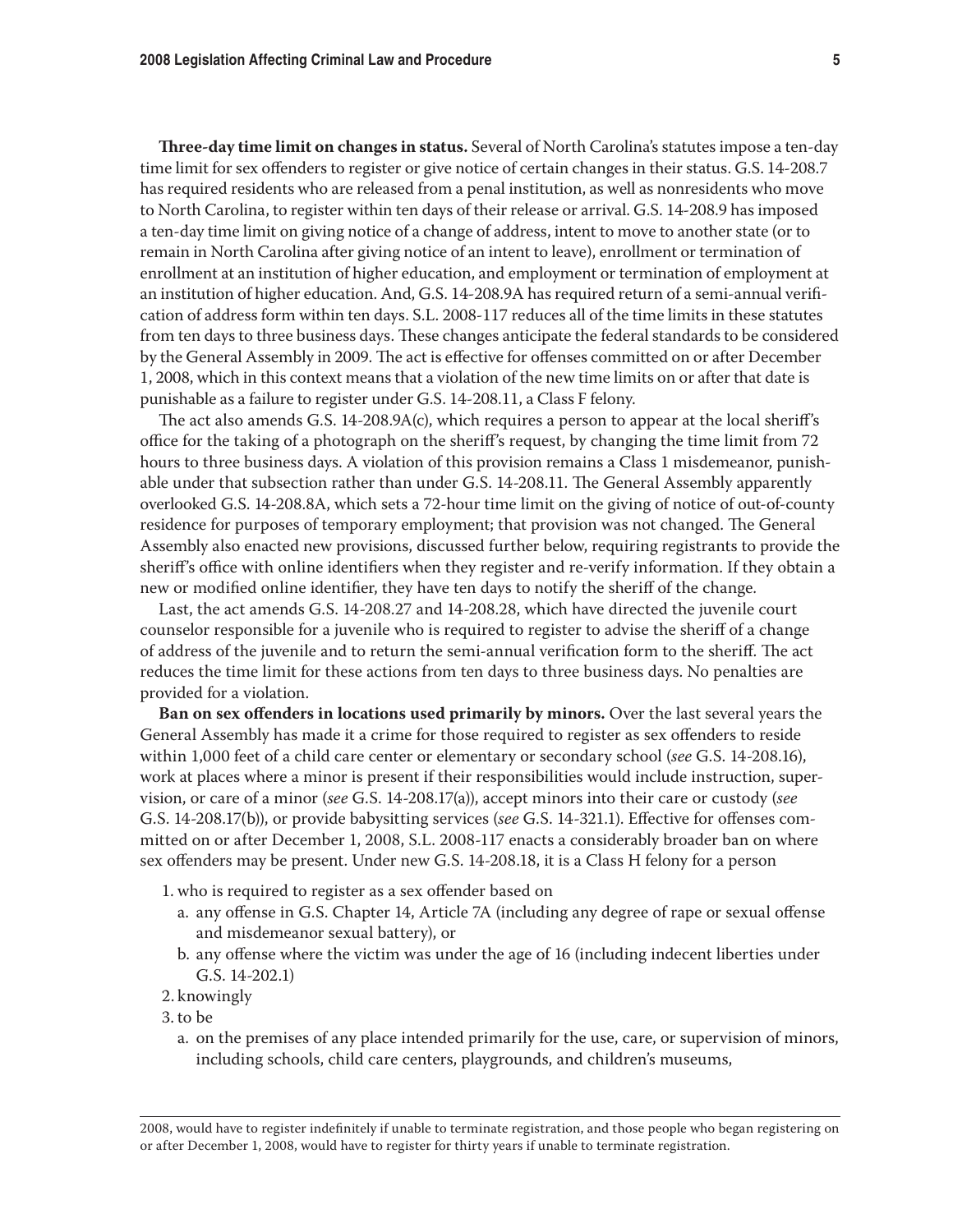- b. within 300 feet of any location intended primarily for the use, care, or supervision of minors when the place is located on premises that are not intended primarily for the use, care, or supervision of minors, including malls, shopping centers, or other property open to the general public, or
- c. at any place where minors gather for regularly scheduled educational, recreational, or social programs.

The statute contains a technical flaw with respect to the first element of the offense, stating that a person is subject to the ban "if the offense requiring registration is described in subsection (b) of this section." Subsection (c) actually describes the covered offenses. Despite the incorrect reference, the courts may find that the statute adequately identifies the prior offenses covered by the ban. Greater difficulty may lie in consistently applying other elements of the offense. Several of the terms used are general in nature and are not defined in the statute—for example, *schools, child care centers,* and *playgrounds* (in what is designated as element 3a, above), locations *intended primarily for the use, care, or supervision of minors,* which an offender may not *be* within 300 feet of (in element 3b), or *regularly scheduled programs* (in element 3c).

The statute includes a limited number of exceptions. Notwithstanding the ban, a parent or guardian of a minor may take the minor to a location that provides emergency medical care if the minor is in need of such care. A parent or guardian who is otherwise subject to the ban also may be present on school property if he or she (a) has a student enrolled in the school, (b) is there solely to attend a conference to discuss the student or in response to a request by the principal or designee for reasons relating to the welfare or transportation of the student, *and* (c) complies with the notice and supervision requirements in the statute. The statute also exempts voting, attendance at public school if permitted by the local school board pursuant to new G.S. 115C-391(d)(2), discussed next, and receipt of medical treatment or mental health services by a juvenile. The statute contains no other exceptions.

New G.S. 14-208.18 applies to juveniles who have been required to register pursuant to the sex offender registration statutes, banning them from the areas described above unless one of the exceptions applies. Any juvenile required to register is covered by the ban (unless an exception applies) because the only offenses for which a juvenile can be required to register are rape and sex offense, both of which are subject to the new ban. The act also adds new G.S. 115C-391(d) (2) to give local school boards the authority to expel any student who is covered by the ban, including juveniles who have been adjudicated delinquent and have been required to register and juveniles who have been tried and convicted as adults of an offense covered by the ban (listed in G.S. 14-208.18). The new statute states that a local school board's decision to expel a student must be based on "clear and convincing evidence" but does not specify to what the clear and convincing evidence standard should be applied. The new provision does not contain an age minimum, but it could apply to a juvenile 11 years of age or older because, under the sex offender registration statutes, a juvenile may be required to register for an offense committed when he or she was 11 years of age or older. *Compare* G.S. 115C-391(d)(1) (this statute allows a local school board to expel a student 14 years of age or older for certain reasons). Before ordering expulsion, the board must consider whether there is an alternative program that may be offered by the local school unit to provide educational services. If the board decides to provide services to a student on school property, school personnel must supervise the student at all times.

**Notice to schools.** G.S. 14-208.29 has allowed registration information of juveniles who have been required to register to be released to law enforcement agencies only. Effective December 1, 2008, S.L. 2008-117 revises that statute to require registry information for any juvenile enrolled in a local school to be forwarded to the local school board. The statute does not specify who is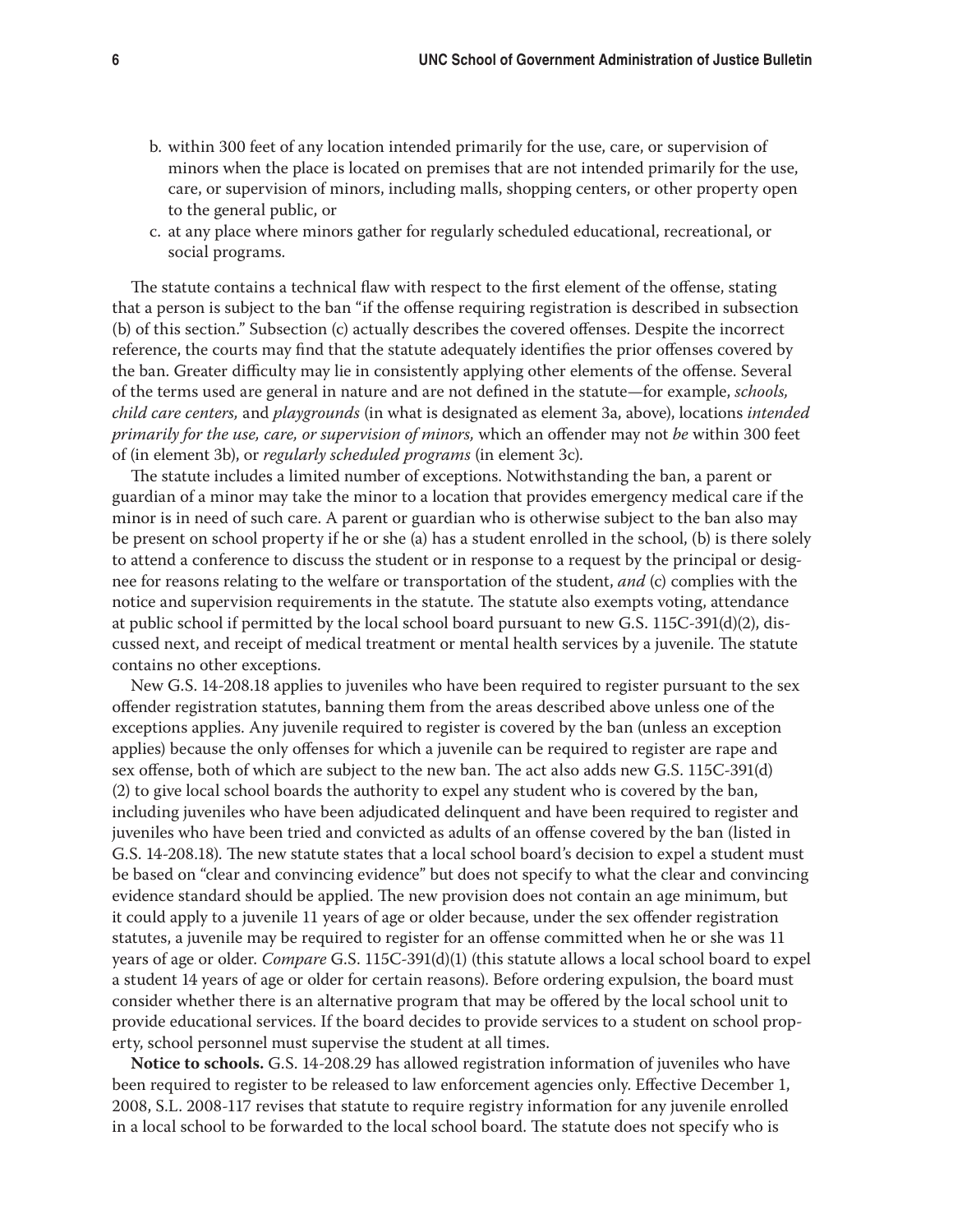responsible for forwarding this information, but presumably the responsibility falls to the local sheriff's office that maintains the information.

The act also adds G.S. 14-208.25A to require all licensed day care centers and the principals of all elementary, middle, and high schools to register with the North Carolina Sex Offender and Public Protection Registry to receive e-mail notification when a registered sex offender moves within a one-mile radius of the day care center or school.

**Restrictions on release for probation violations or violations of post-release supervision.**  G.S. 15A-1345(b) requires a probationer arrested for a violation of probation conditions to be taken before a judicial official to have conditions of release set pending a probation revocation hearing. If the probationer meets those conditions, he or she is entitled to release pending the revocation hearing. Effective for offenses committed on or after December 1, 2008, S.L. 2008-117 revises G.S. 15A-1345(b) to impose a form of preventive detention on certain probationers. *See generally United States v. Salerno,* 481 U.S. 739 (1987) (discussing constitutional limits on denial of pretrial release to criminal defendants). The revised statute requires the court, prior to allowing release, to find that the probationer is not a danger to the public if he or she "has been convicted of an offense at any time that requires registration under Article 27A of Chapter 14 [the article containing the sex offender registration statutes] or an offense that would have required registration but for the effective date of the law establishing the Sex Offender and Public Protection Registration Program [the title of the article containing the sex offender registration statutes]." This language appears to require that courts deny release to such a probationer, regardless of the offense for which the person is currently on probation and regardless of the date of conviction of the sexually-related offense, unless the court finds that the probationer is not a danger.

The act also modifies G.S. 15A-1368.6(b), which affords a preliminary hearing to a person who is released on post-release supervision and who is arrested for an alleged violation of post-release conditions. The statute provides that if the hearing is not held within seven working days after arrest, the person is entitled to release pending the hearing. The act adds G.S. 15A-1368.6(b1) to prohibit release prior to a preliminary hearing, regardless of when it is held, if the person was released on post-release supervision for an offense subject to registration. Although new 15A-1368.6(b1) appears to do away with the requirement for release of a supervisee if a preliminary hearing is not held within seven days, supervisees are still entitled as a matter of constitutional due process to a preliminary hearing "as promptly as convenient after arrest while information is fresh and sources are available." *See Morrissey v. Brewer,* 408 U.S. 471 (1972); *Gagnon v. Scarpelli,* 411 U.S. 778 (1973).

**Sex offender registry checks.** G.S. 115C-332 requires local school boards to conduct criminal history checks of school personnel and of contractors and their employees who perform duties customarily performed by school personnel. Effective December 1, 2008, S.L. 2008-117 adds G.S. 115C-332.1 to require local boards of education to include the following terms in any contract with *contractual personnel,* defined as individuals whose job involves direct interaction with students and who are not covered by G.S. 115C-332. The contract must require the employer of any *contractual personnel* to conduct an annual check of such personnel on the state and national sex offender registries and must prohibit any contractual personnel who are listed on those registries from having direct interaction with students.

**Study of federal guidelines.** S.L. 2008-117 directs the North Carolina Attorney General to study the federal sex offender guidelines, finalized in 2008, to the federal Sex Offender Registration and Notification Act (SORNA). The Attorney General must report any recommended actions to the Joint Legislative Corrections, Crime Control, and Juvenile Justice Oversight Committee by December 1, 2008. The federal guidelines are discussed below, after the discussion of the other sex offender acts enacted in 2008 by the North Carolina General Assembly.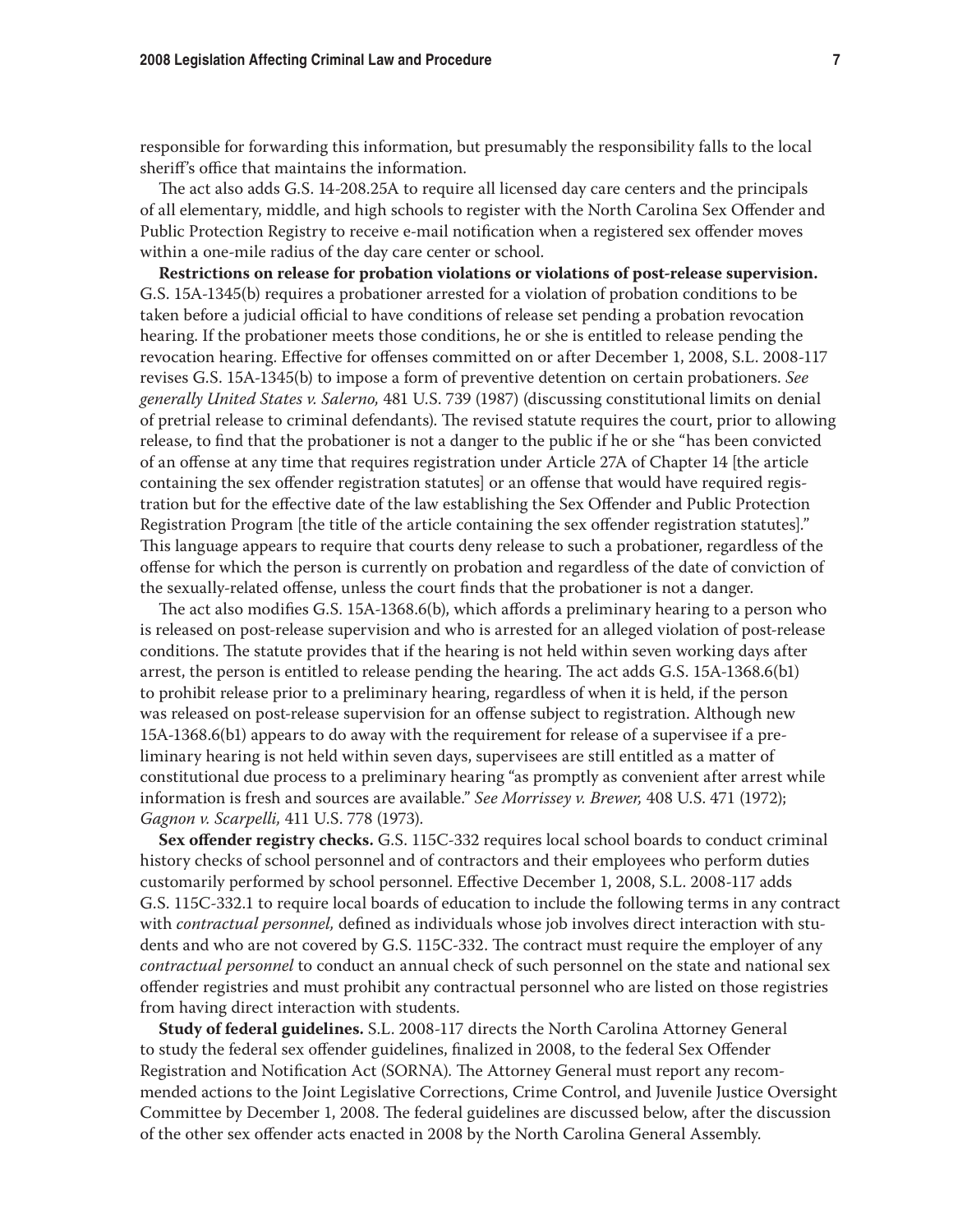## Other Sex Offender Changes

## **Changes in definitions for child pornography offenses and increase in punishment.**

G.S. 14-190.14 through 14-190.19 contain several offenses related to child pornography. Those offenses are keyed to the definitions in G.S. 14-190.13. Effective for offenses committed on or after December 1, 2008, S.L. 2008-218 (S 132) amends G.S. 14-190.13 to expand the definition of *sexual activity,* an element of many of the child pornography offenses, to include the "lascivious exhibition of the genitals or pubic area of any person." *Compare* 18 U.S.C. 2256 (using same terminology as part of definition of federal child pornography offenses).

Effective for offenses committed on or after December 1, 2008, S.L. 2008-218 also increases the punishment for various offenses involving children. Most of the changes are identical to the increases in punishment enacted by S.L. 2008-117 (S 933) (see discussion of Jessica's Law, above), except that S.L. 2008-218 also increases the punishment for a violation of G.S. 14-202.3 (solicitation of a child by computer to commit unlawful sex act) from a Class H to a Class G felony, if either the defendant or the person for whom the defendant was arranging the meeting actually appears at the meeting location. A violation of the statute that does not involve this additional element remains a Class H felony.

**Expansion of registration to include felony child abuse involving prostitution and sexual acts.** G.S. 14-208.6 lists the offenses that subject a person to sex offender registration requirements and related consequences. The principal category is *sexually violent offense* as defined in G.S. 14-208.6(5). S.L. 2008-220 (S 1736) expands that category by including a violation of G.S. 14-318.4(a1) (committing or permitting act of prostitution on child under age 16 by his or her parent or caretaker) and a violation of G.S. 14-318.4(a2) (committing or allowing sexual act on child under age 16 by his or her parent or legal guardian). The act states that the change applies to persons convicted or released from a penal institution on or after December 1, 2008, not just to offenses committed on or after that date.4

The act does not specifically describe the impact of the addition of these offenses, which are both Class E felonies, on post-release supervision (PRS). Under G.S. 15A-1368.2(c), a person convicted of a Class B1 through E felony who is subject to sex offender registration and who is sentenced to active imprisonment must serve five years of PRS after release from prison instead of the usual nine months. By making the above offenses subject to sex offender registration, the General Assembly automatically made the offenses subject to this five-year requirement. The question is whether the General Assembly intended to make the five-year requirement retroactive—that is, whether a person who commits an offense before December 1, 2008, is subject to it. The effective-date clause does not provide a clear answer because the changes made by the act do not specifically address PRS. If courts construe the act as applying retroactively with respect to PRS, the requirement may be subject to constitutional challenge. *See, e.g., Purvis v. Commonwealth,* 14 S.W.3d 21 (Ky. 2000) (post-release supervision is a form a punishment, barring retroactive application).

**Inclusion of online identifier in required registration information.** The sex offender registration provisions require covered offenders to provide specified information to the local sheriff's office, such as the person's photograph and address. S.L. 2008-220 amends several registration statutes to require that an offender provide to the sheriff any *online identifier* (defined in new G.S. 14-208.6(1n)) that the offender uses or intends to use. The offender must do so when he or she initially registers (*see* G.S. 14-208.7(b)), periodically re-verifies information (*see* G.S. 14-208.9A(a)(3)), and changes an online identifier or obtains a new one (*see* G.S. 14-208.9(e)). All of these provisions require the

<sup>4.</sup> Also added to the definition of *sexually violent offense,* effective for offenses committed on or after December 1, 2008, are the new offenses of rape and sexual offense against a child under age 13 (see discussion of Jessica's Law, above).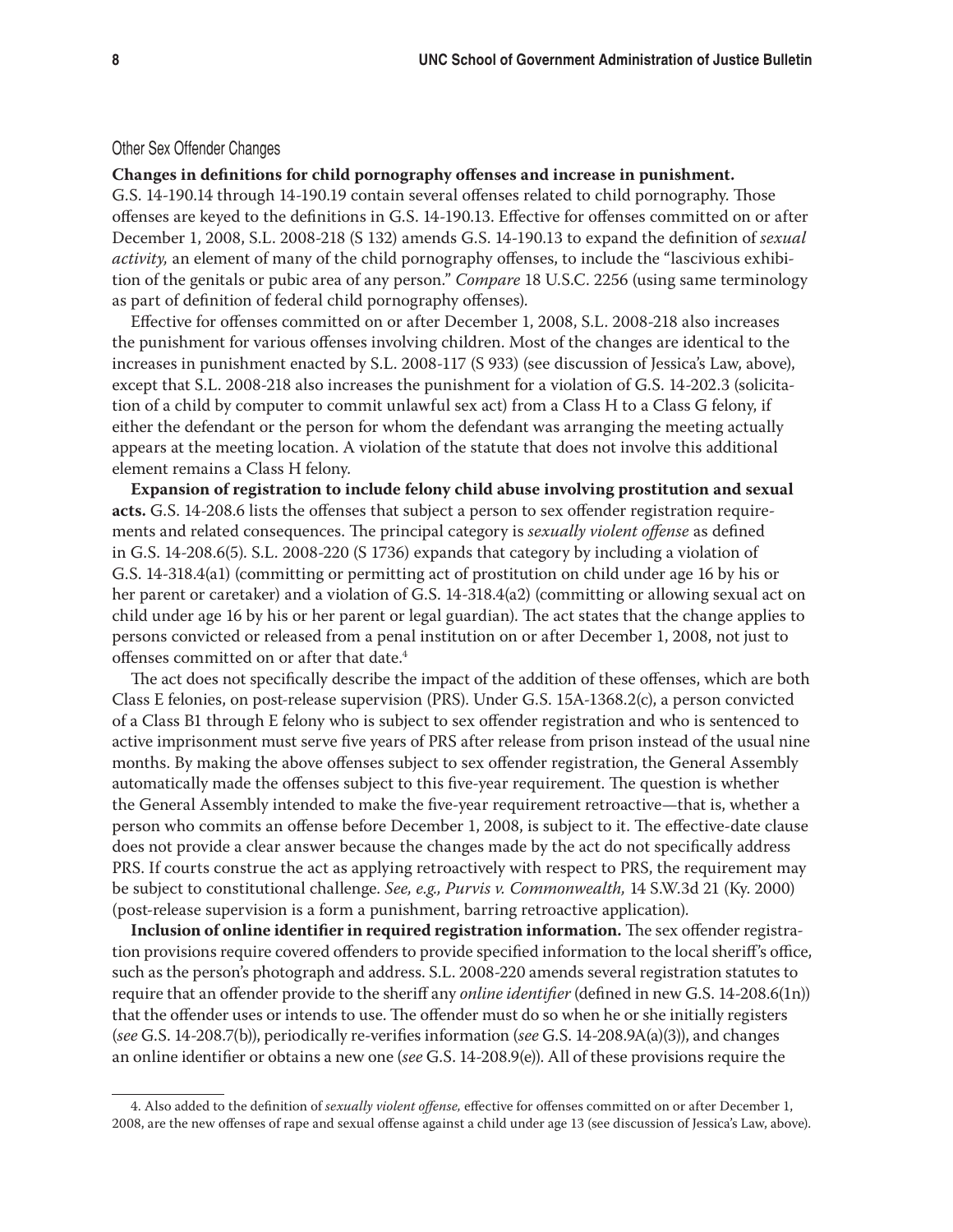offender to appear before the sheriff in person to provide the information. A failure to inform the sheriff of any new online identifiers or changes to online identifiers within ten days is, like most other failures to comply with registration obligations, a Class F felony under G.S. 14-208.11(a). These changes apply to any person who initially registers or who must maintain registration on or after May 1, 2009. The act also states that a person registered prior to May 1, 2009, is not in violation of the online identifier requirements if he or she provides the information at the first required deadline for the person to verify his or her registry information on or after May 1, 2009.

Also effective May 1, 2009, new G.S. 14-208.14 directs the North Carolina Division of Criminal Statistics to maintain in the central sex offender registry the online identifier information of registrants. New G.S. 14-208.15A authorizes the Division to release online identifiers to entities that provide Internet and other electronic communications services (as defined in new G.S. 14-208.6(1d), (1f), (1g), and (1i)) for the purpose of screening users and comparing the information held by an entity with the information in the central registry. The new statute also provides that when an electronic service entity receives a complaint or report of certain criminal violations, such as soliciting a minor by computer to commit an unlawful sex act, the entity must report the information and the online identifier of the person who allegedly committed the offense to the Cyber Tip Line at the National Center for Missing and Exploited Children.

Online identifier information in the central registry, as well as in the local sheriff's office, is *not*  available for public inspection. G.S. 14-208.10 and 14-208.15 identify the information open to the public, and those statutes were not amended to include online identifiers. New G.S. 14-208.15A(d) also directs the Division to adopt rules regarding the release and use of online identifier information, including a requirement that the information not be disclosed for any purpose other than for screening users and comparing information as provided in the new statute.

An entity that complies in good faith with new G.S. 14-208.15A is immune from civil and criminal liability for (a) refusing to provide service to a person on the basis that the entity reasonably believed that the person was subject to sex offender registration requirements, and (b) a person's criminal or tortious acts against a minor with whom the person had communicated on the entity's system. This provision does not require that entities deny all services to a person subject to sex offender requirements. Under new 14-202.5, discussed next, a registered sex offender may not access certain social networking websites but is not barred from using discrete electronic services, such as email or instant messaging services.

**Ban on use of certain websites.** Effective for offenses committed on or after December 1, 2008, S.L. 2008-218 adds new G.S. 14-202.5 to make it a Class I felony for a person

- who is registered as a sex offender
- • to access a *commercial social networking Web site*
- • where the person knows that the site permits minor children to become members or to create or maintain personal web pages on the site.

A *commercial social networking Web site* is defined in G.S. 14-202.5(b) as an Internet website that meets the criteria listed in that subsection, including that it allows users to create web pages or personal profiles that contain information such as a nickname of the user, photographs, and links to other personal web pages of friends or associates. The definition excludes an Internet website that provides only one discrete service (photo sharing, e-mail, instant messaging, or chat room or message boards) or has as its primary purpose commercial transactions. G.S. 14-202.5(d) states that North Carolina has jurisdiction if the transmission that constitutes the offense either originates or is received in North Carolina.

The statute does not specifically define what it means for a person *to access* a commercial social networking website, but new G.S. 14-202.5A may provide some guidance. That statute provides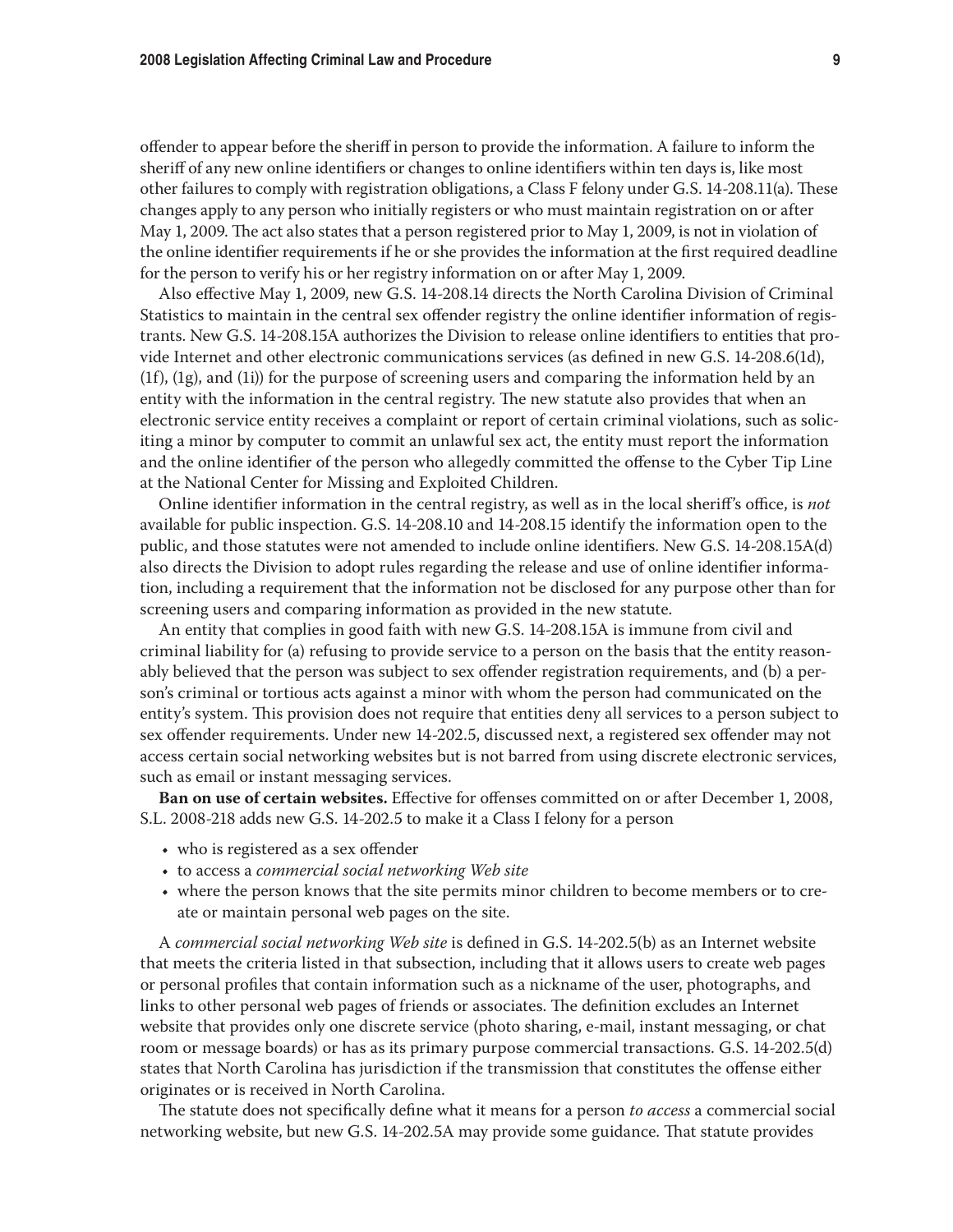(effective for acts occurring on or after May 1, 2009) that a commercial social networking website may be held civilly liable for damages for failing to make reasonable efforts to prevent a registered sex offender from accessing its website. It states that *access* means allowing the sex offender to utilize the website to do any of the activities described in G.S. 14-202.5(b)(2) through 14-202.5(b) (4)—that is, facilitating social introductions, creating web pages or personal profiles, and providing mechanisms to communicate with other users. Thus, using a commercial social networking website in these respects is prohibited; merely viewing such a website may not be.

**Ban on name changes by sex offenders.** Effective December 1, 2008, S.L. 2008-218 adds G.S. 14-202.6 and G.S. 101-6(c) to prohibit a registered sex offender from obtaining a name change. Name changes are handled by the clerk of superior court pursuant to the procedures in G.S. Chapter 101. The statutes do not appear to make a violation a crime, as they do not designate a violation as a criminal offense or provide for any criminal penalties.

**Reporting of convictions not resulting in active time.** S.L. 2008-220 requires the North Carolina Administrative Office of the Courts, in consultation with the North Carolina Department of Justice, Department of Correction, and Sheriffs' Association, to develop by December 1, 2008, a procedure to ensure timely notification to the Division of Criminal Information and to sheriffs of any person who is subject to sex offender registration and does not receive an active term of imprisonment.

**Grants to sheriffs' offices.** Effective July 1, 2008, S.L. 2008-220 authorizes the Governor's Crime Commission to award grants to sheriffs' offices to assist with enforcement of sex offender laws. Participating sheriffs' offices must provide non-state matching funds equal to 50% of the grant amount, one-half of which may be in the form of in-kind contributions. The act appropriates \$250,000 from the General Fund for such grants, up to \$25,000 of which may be awarded to each eligible sheriff's office.

## Federal Guidelines on Sex Offender Registration

In 2006, Congress enacted the Adam Walsh Child Protection and Safety Act. Title I of the Adam Walsh Act is the Sex Offender Registration and Notification Act ("SORNA" or the "Act"), which contains a new set of standards for sex offender registration. The U.S. Department of Justice (US DOJ) has issued guidelines ("Guidelines") interpreting and elaborating on the provisions of SORNA. States must substantially implement the new standards by July 27, 2009, with up to two one-year extensions, or lose 10% of their Byrne Justice Assistance Grant funds. Many of the registration requirements adopted by North Carolina in the past have been in response to this type of federal directive. States may adopt more stringent requirements than required by federal law.

The summary below highlights some of the significant changes required by SORNA and the Guidelines, which may be found on the website of US DOJ's Sex Offender Sentencing, Monitoring, Apprehending, Registering, and Tracking (SMART) office: www.ojp.usdoj.gov/smart/. It is by no means a comprehensive summary of the numerous requirements in SORNA and the Guidelines. S.L. 2008-117, discussed above, requires the North Carolina Attorney General to review the requirements and report to the General Assembly with recommended actions by December 1, 2008.

**Retroactivity.** One of the biggest changes required by the Guidelines is that states would have to make their registration requirements retroactive for covered offenses. Thus, subject to narrow exceptions, a person would have to register for those offenses regardless of the date of offense, conviction, or completion of his or her sentence. For example, if a person is convicted of sexual battery for an offense committed before December 1, 2005, the person does not currently have to register under North Carolina law. *See* S.L. 2005-130 (adding sexual battery to the offenses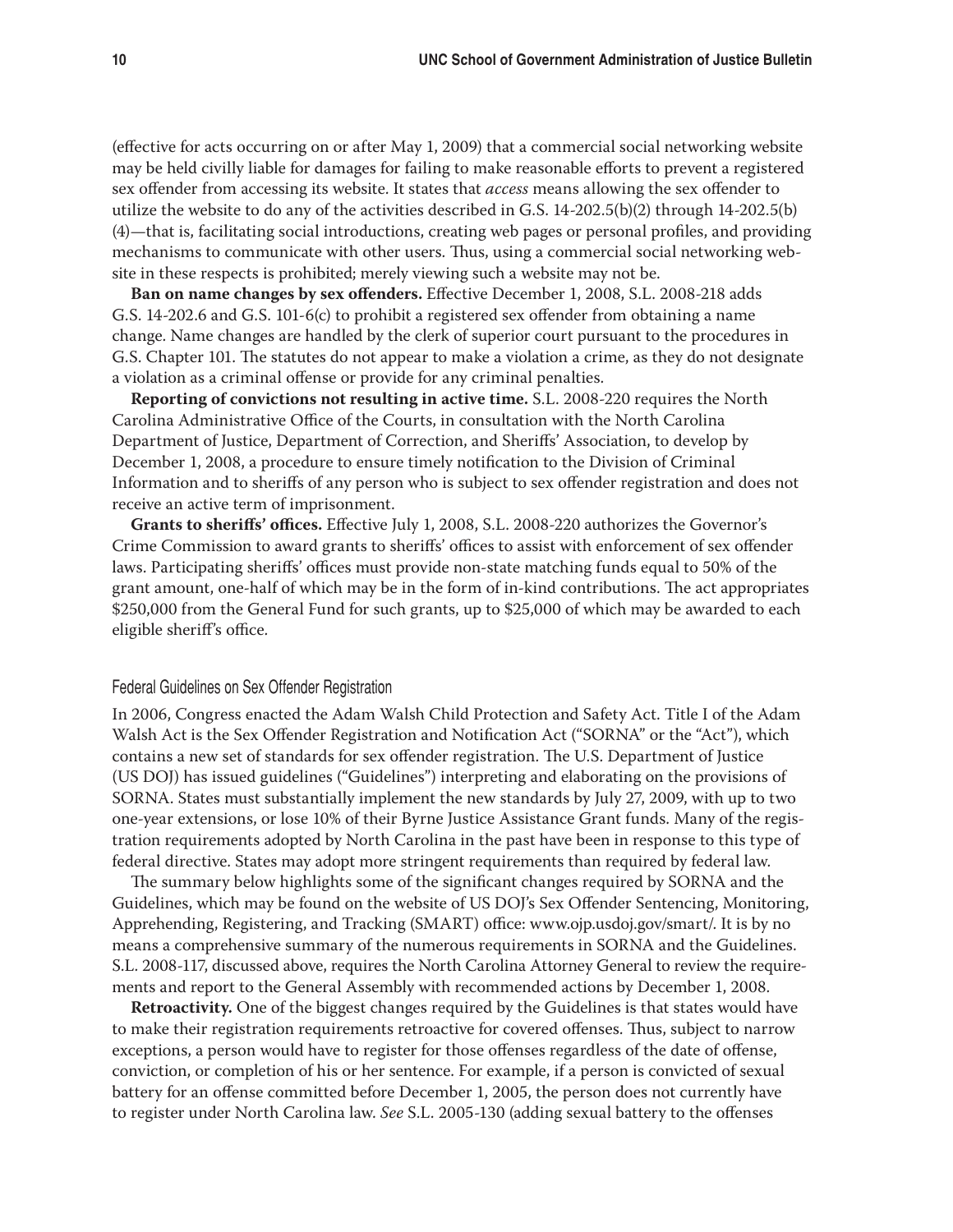subject to registration, effective for offenses committed on or after December 1, 2005). Under the Guidelines, however, the person may be subject to registration for that offense. *See* II.C, IX of Guidelines (describing retroactivity requirement); *see also* IV.C of Guidelines (describing offenses subject to registration). Similarly, under the Guidelines, if a person were convicted of indecent liberties in 1980 and completed all of the incidents of his or her sentence by 1985, before any of the sex offender registration requirements took effect, the person still may be subject to registration. (If the person has been in the community longer than the registration period required by SORNA, a state may give the person credit for that time and not require registration.) Under the Guidelines, states need not seek out individuals who are subject to retroactive application of the registration requirements if they are no longer subject to oversight by the criminal justice system; however, if those individuals remain in or reenter the criminal justice system under the conditions described in the Guidelines, states would have to require that they register.

**Offenses covered.** The Guidelines would likely broaden the offenses that are subject to registration in North Carolina, although it is not yet certain what offenses North Carolina would have to add to the list of registration offenses to comply with the Guidelines. For example, the Guidelines require registration for any sexual offense whose elements involve "(i) any type or degree of genital, oral, or anal penetration, or (ii) any sexual touching of or contact with a person's body, either directly or through the clothing." *See* IV.C of Guidelines. This definition would appear to require registration for a violation of G.S. 14-27.7A(b) (statutory rape or sexual offense against a person who is 13, 14, or 15 years old when the defendant is more than four but less than six years older than the person), which is currently not subject to registration under North Carolina law. Under the retroactivity provision discussed above, a person could be required to register for this and other offenses that are currently not subject to registration under any circumstance in North Carolina.

**Juvenile registration.** North Carolina currently has a limited sex offender registration program for juveniles who commit certain offenses. The information in the registry is not public for juveniles required to register; registration expires when the juvenile turns 18 or juvenile court jurisdiction ends; and the juvenile judge has discretion not to require registration for covered offenses. Under the Guidelines, certain juveniles would be subject to full registration requirements, including the longer registration periods required for adults (discussed below). As with offenses by adults, the new juvenile registration requirements may be retroactive for delinquency adjudications that predate implementation of the SORNA requirements.

The Guidelines (in IV.A) provide that the following convictions and delinquency adjudications of juveniles are subject to registration:

> "Convictions" for SORNA purposes include convictions of juveniles who are prosecuted as adults. It does not include juvenile delinquency adjudications, except under the circumstances specified in SORNA § 111(8). Section 111(8) provides that delinquency adjudications count as convictions "only if the offender is 14 years of age or older at the time of the offense and the offense adjudicated was comparable to or more severe than aggravated sexual abuse (as described in section 2241 of title 18, United States Code), or was an attempt or conspiracy to commit such an offense."

> Hence, SORNA does not require registration for juveniles adjudicated delinquent for all sex offenses for which an adult sex offender would be required to register, but rather requires registration only for a defined class of older juveniles who are adjudicated delinquent for committing particularly serious sexually assaultive crimes (or attempts or conspiracies to commit such crimes). Considering the relevant aspects of the federal "aggravated sexual abuse" offense referenced in section 111(8), it suffices for substantial implementation if a jurisdiction applies SORNA's requirements to juveniles at least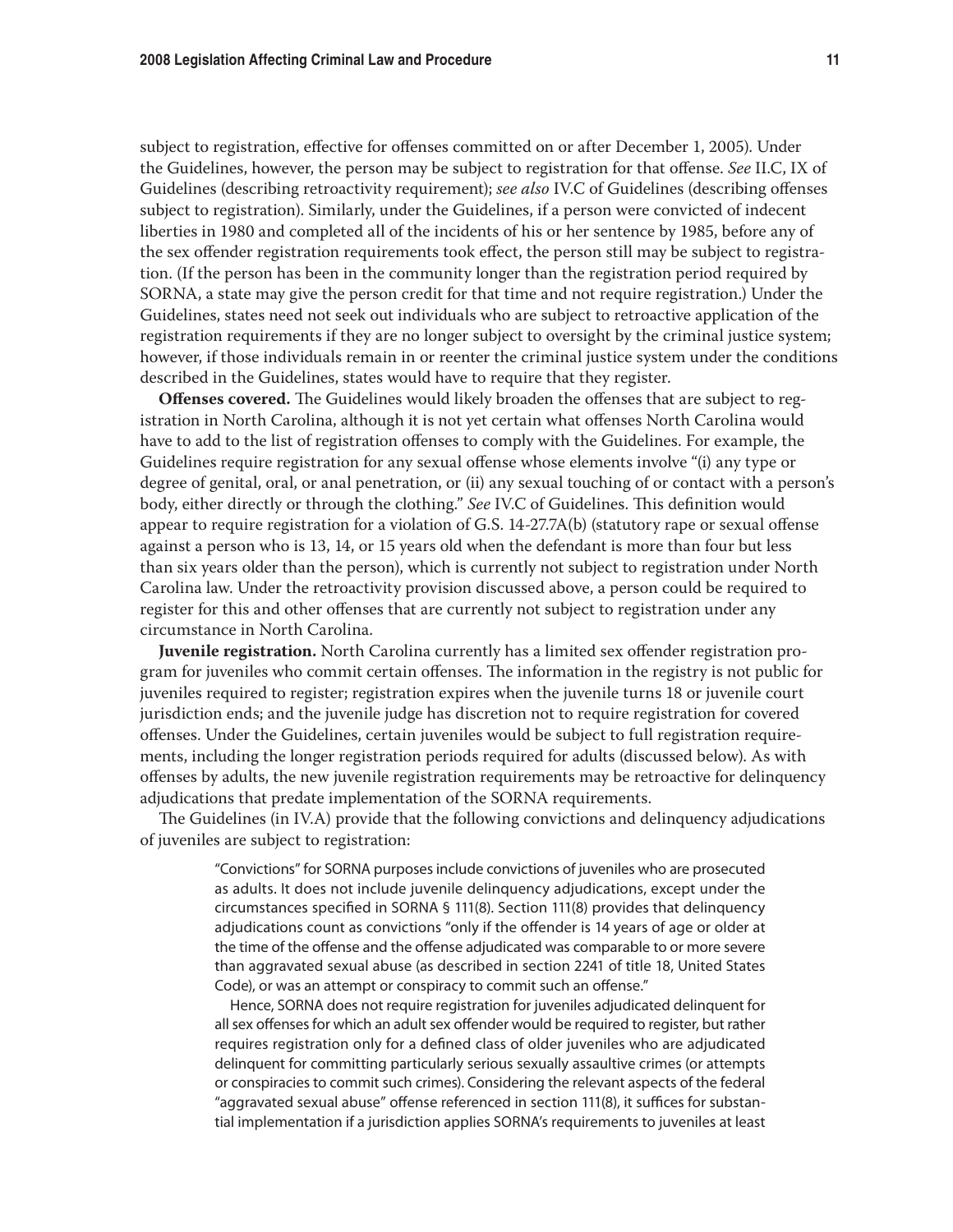14 years old at the time of the offense who are adjudicated delinquent for committing (or attempting or conspiring to commit) offenses under laws that cover:

- • engaging in a sexual act with another by force or the threat of serious violence; or
- engaging in a sexual act with another by rendering unconscious or involuntarily drugging the victim.

"Sexual act" for this purpose should be understood to include any degree of genital or anal penetration, and any oral-genital or oral-anal contact. This follows from the relevant portions of the definition of sexual act in 18 U.S.C. 2246(2), which applies to the 8 U.S.C. 2241 "aggravated sexual abuse" offense.

**Length of registration.** The federal standards create three tiers of sex offenders, with varying registration periods and obligations. For a tier one offense, the required registration period is 15 years; for a tier 2 offense, the period is 25 years; for a tier 3 offense, the period is life. The tiers determine other registration obligations, such as the frequency with which the person must verify his or her information with the sheriff or other registering entity. *See* V and XII of Guidelines for the offenses in each tier and the duration of registration. The fifteen-year registration requirement for tier 1 offenders can be reduced to ten years if the person meets certain conditions—namely, having a clean record as defined by the Guidelines. Also, a person classified as a tier 3 offender based on a juvenile delinquency adjudication can have the lifetime registration requirement reduced to 25 years in specified circumstances. The other required periods of registration are not subject to reduction.

A state is not required to establish the specific tiers described in the Guidelines as long as the minimum registration period for each category of offenders is satisfied. A state may require longer periods of registration.

# **Gangs**

The 2008 General Assembly passed two acts involving gangs. One, S.L. 2008-214 (H 274), creates several new criminal offenses specific to gangs, requires forfeiture of the proceeds of gang activity, restricts pretrial release, and creates first offender and expunction procedures. The other, S.L. 2008-56 (S 1358), encourages the development of strategies to prevent gangs and address youth involvement with gangs.

# New Gang Offenses

Effective for offenses committed on or after December 1, 2008, S.L. 2008-214 creates several new offenses involving gangs, keyed to specific definitions of gangs, gang activity, and other terms. Most of the new offenses are in new Article 13A in G.S. Chapter 14, the North Carolina Street Gang Suppression Act (G.S. 14-50.15 through 14-15.30). G.S. 14-50.21 states that each offense in violation of new G.S. 14-50.16 through 14-50.20 is considered a separate offense. The new offenses are described first, the definitions of the italicized terms thereafter.

**Offense of pattern of criminal street gang activity.** Under new G.S. 14-50.16(a), a person commits a Class H felony if he or she:

- is employed by or associated with a criminal street gang and either
	- o conducts or participates in a *pattern of criminal street gang activity,* or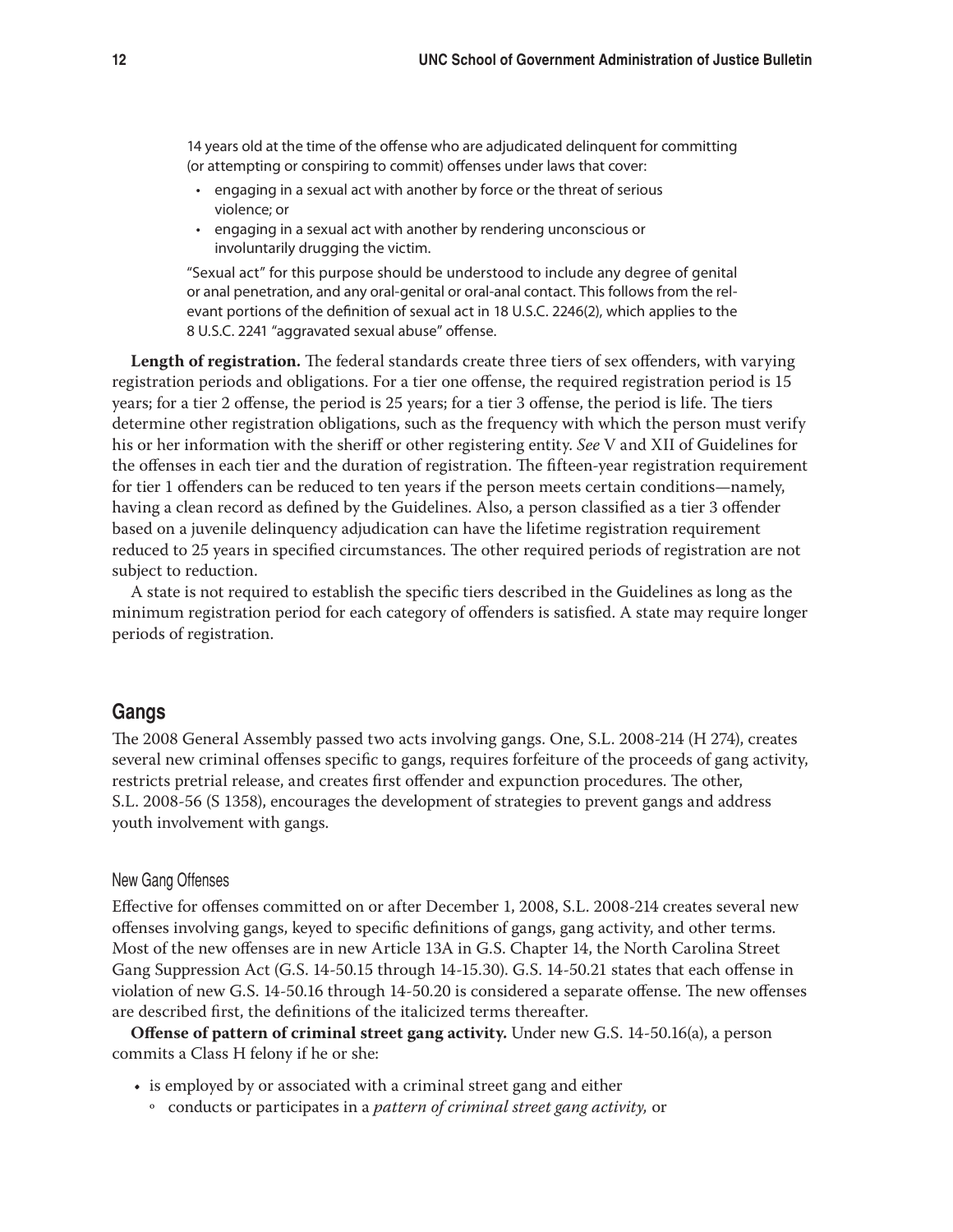o acquires or maintains any interest in or control of any real or personal property through a *pattern of criminal street gang activity.*

A person commits a Class F felony rather than a Class H felony if he or she

- is an organizer or supervisor, or acts in any other position of management with regard to a *criminal street gang,* and
- • conducts or participates in a *pattern of criminal street gang activity.*

# **Solicitation of criminal street gang activity by person 16 years of age or older.** Under new G.S. 14-50.17, a person commits a Class H felony if he or she

- • causes, encourages, solicits, or coerces
- a person 16 years of age or older
- • to participate in *criminal street gang activity.*

**Solicitation of criminal street gang activity by person under age of 16.** Under new

G.S. 14-50.18, a person commits a Class F felony if he or she

- • causes, encourages, solicits, or coerces
- a person under 16 years of age
- • to participate in *criminal street gang activity.*

The statute states that it does not preclude a person who violates the statute from being held criminally culpable under any other provision of law for an offense committed by a minor.

**Threat to deter withdrawal from criminal street gang.** Under new G.S. 14-50.19, a person commits a Class H felony if he or she

- • communicates a threat of injury to a person or to damage the property of another
- • with the intent to deter a person from assisting another to withdraw from membership in a *criminal street gang.*

**Threat to retaliate for withdrawal from criminal street gang.** Under new G.S. 14-50.20, a person commits a Class H felony if he or she

- • communicates a threat of injury to a person or to damage the property of another
- • as punishment or retaliation against a person for having withdrawn from a *criminal street gang.*

**Enhancement of misdemeanor committed for benefit of criminal street gang.** Under new

G.S. 14-50.22, a person is guilty of an offense that is one class higher than the offense committed if he or she

- is age 15 or older and
- • commits a misdemeanor
- for the benefit of, at the direction of, or in association with
- • a *criminal street gang.*

If the misdemeanor committed is a Class A1 misdemeanor, it is treated as a Class I felony under this statute.

**Discharging firearm from enclosure.** Under new G.S. 14-34.9, a person commits a Class E felony if he or she

- • willfully or wantonly
- • discharges or attempts to discharge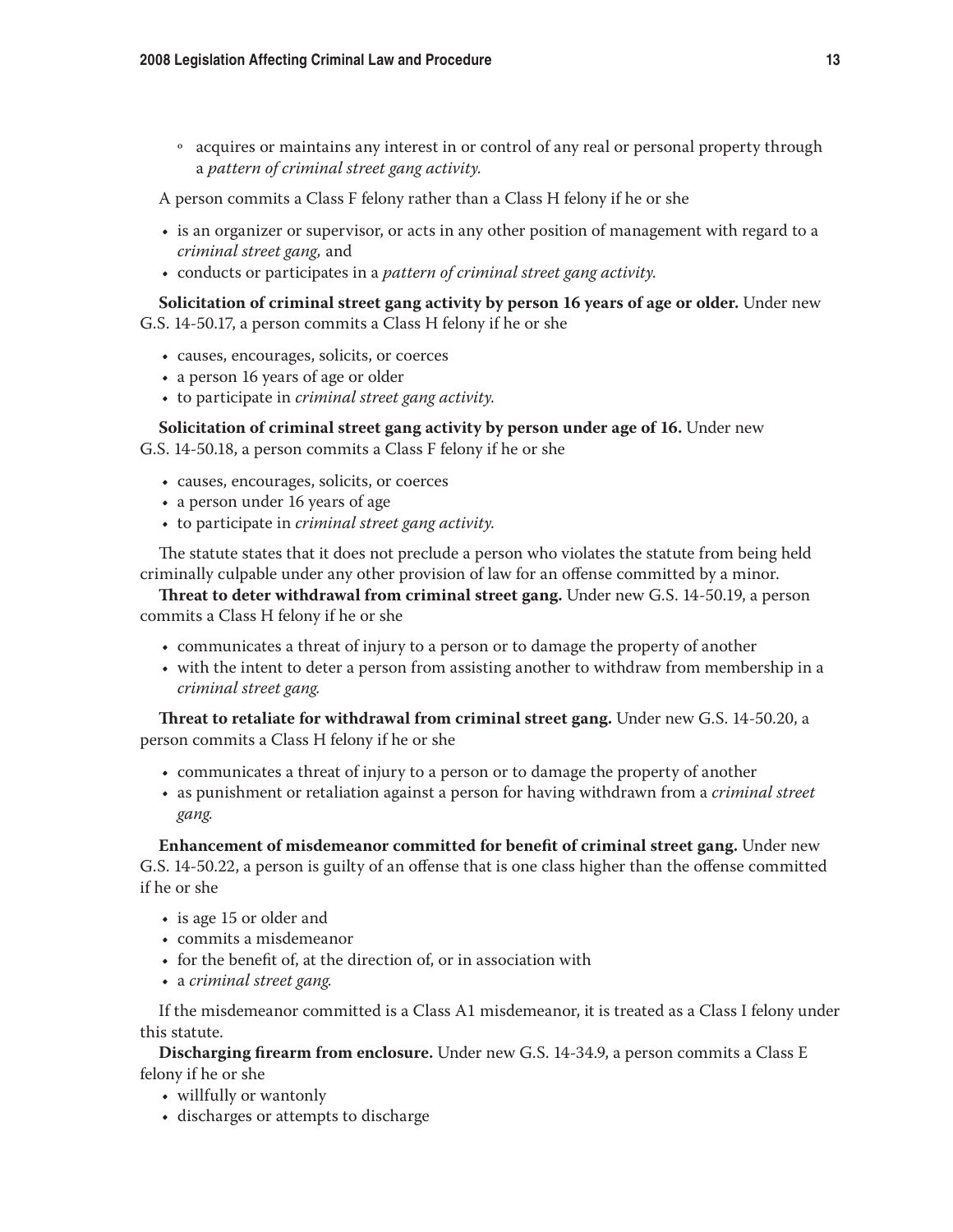- • a firearm
- as part of a pattern of criminal street gang activity
- from within any building, structure, motor vehicle, or other conveyance
- • toward a person not within that enclosure.

This statute, which is not part of Article 13A, does not contain any definitions, and it is not clear which, if any, definitions from Article 13A apply (see definition of terms, below). If the term *pattern of criminal street gang activity* is meant to be applied as required in Article 13A, the defendant must have had two prior convictions to be charged with this offense*.* If the General Assembly intended to apply the definition of *criminal street gang activity* from Article 13A*,* using the term *pattern* in a colloquial sense only, less stringent requirements would apply.

**Offenses involving criminal street gang activity that are not specifically enumerated.**  New G.S. 50.25 provides that when a defendant is found guilty of a criminal offense other than an offense under G.S. 14-50.16 through 14-50.20, the presiding judge must determine whether the offense involved *criminal street gang activity.* If the judge so finds, the judge must so indicate on the judgment form, and the clerk of court must ensure that the official record of conviction includes a notation of the court's determination. There is no additional punishment prescribed in these circumstances.

**Applicability to juveniles.** G.S. 14-50.28 states that the new offenses do *not* apply to juveniles under the age of 16 except for a violation of G.S. 14-50.22 (enhancement of misdemeanor committed for benefit of criminal street gang, described above), which specifically applies to violators 15 years of age or older.

## Key Definitions

New G.S. 14-50.16 contains several key definitions for the new gang offenses, described above. A *criminal street gang* or *street gang* means

- an organization, association, or group of three or more people that
	- o has as one of its primary activities the commission of one or more felonies or delinquent acts that would be felonies if committed by an adult;
	- o has three or more members individually or collectively engaged in, or who have engaged in, *criminal street gang activity*; and
	- o may have a common name or identifying sign or symbol.

*Criminal street gang activity* means to

- • commit, or attempt to commit, or solicit, coerce, or intimidate another person to commit an act or acts
- • with the specific intent that such act or acts be for the purpose or in furtherance of the person's involvement in a *criminal street gang.*

The definition states that "an act or acts is included if accompanied by the necessary mens rea or criminal intent and would be chargeable by indictment" under Article 5 of G.S. Chapter 90 (the Controlled Substances Act) or as an offense under G.S. Chapter 14 except for certain listed offenses.

A *pattern of criminal street gang activity* means

- engaging in and having a conviction for
- • at least two prior incidents of *criminal street gang activity* that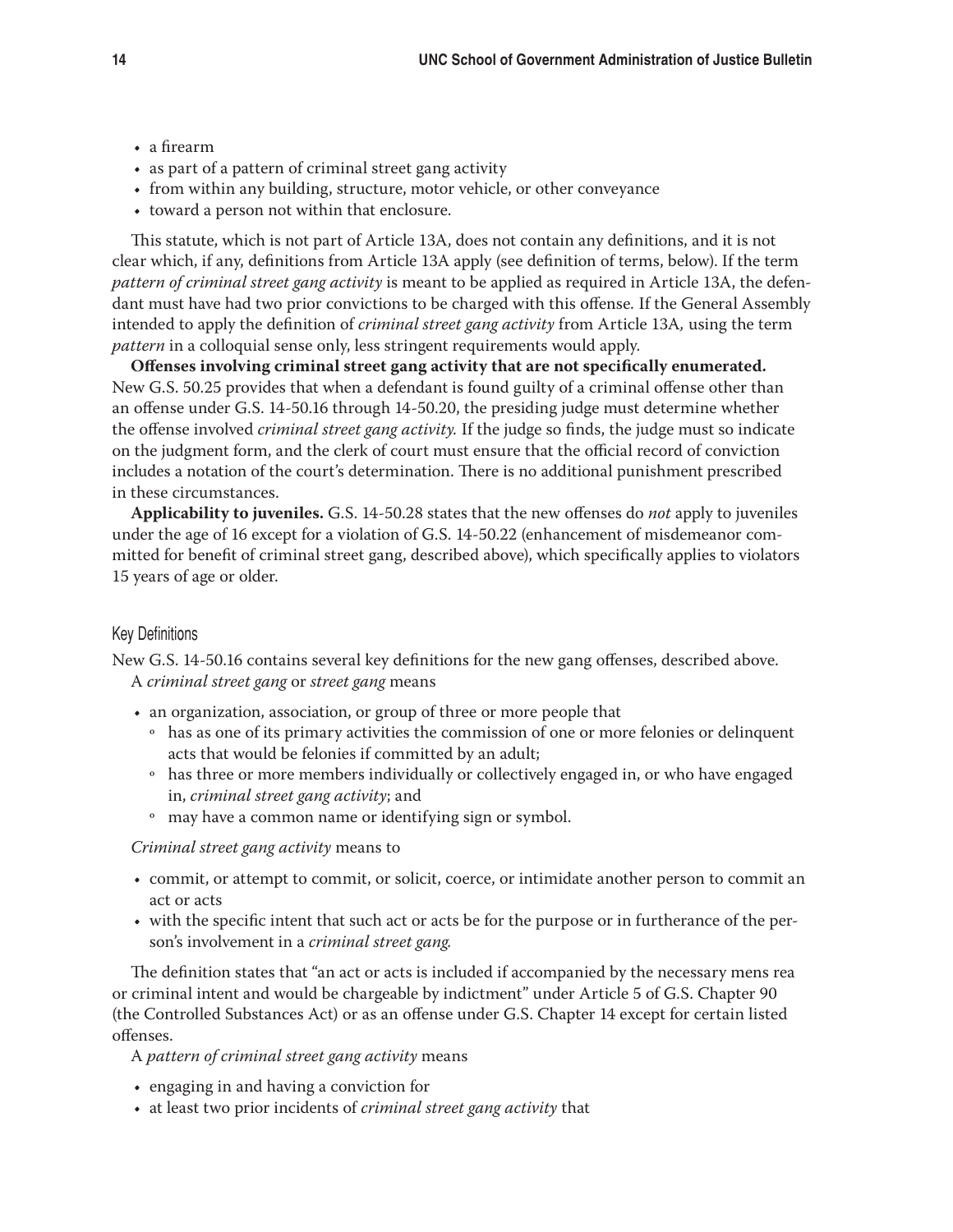- o have the same or similar purposes, results, accomplices, victims, or methods of commission or are otherwise interrelated by common characteristics, and
- o are not isolated and unrelated
- • provided that at least one of these offenses occurred after December 1, 2008, and the last of the offenses occurred within three years of prior *criminal street gang activity*, excluding any period of imprisonment.

This last clause indicates that an offense of criminal street gang activity committed before December 1, 2008, may be a qualifying prior offense; however, this offense did not exist under North Carolina law before passage of the act, which applies only to offenses committed on or after December 1, 2008. Consequently, all qualifying prior offenses may have to be on or after that date.

The definition also states that an offense committed by a defendant prior to indictment for an offense based on a pattern of criminal street gang activity may not be used as the basis for any subsequent indictments for offenses involving a pattern of street gang activity. In other words, a prior offense appears to be extinguished for purposes of charging a pattern of criminal street gang activity once a person is indicted for a pattern of criminal street gang activity, whether or not the prior offense is alleged in the indictment.

## Other Penalties and Adverse Consequences

S.L. 2008-214 revises and adds a number of statutes to impose other consequences for gang activities.

**Forfeiture.** Revised G.S. 14-2.3 and new G.S. 14-50.23 provide for forfeiture of property used in connection with certain gang activities.

The violations covered by the two statutes are not entirely consistent. Revised G.S. 14-2.3, the general provision on forfeiture of the proceeds of crime, states in the case of *any* violation of Article 13A of G.S. Chapter 14, the new article on gangs, any money or other property acquired thereby shall be forfeited to the state. G.S. 14-50.23 states that property used in the course of, derived from, or realized through *criminal street gang activity* or a *pattern of criminal street gang activity* (as defined in Article 13A and described above) is subject to the seizure and forfeiture provisions of G.S. 14-2.3. New G.S. 14-50.23 also includes an exception for "innocent activities" as described in that statute.

**Nuisance abatement.** New G.S. 14-50.24 provides that any real property that is erected, established, maintained, owned, leased, or used by any *criminal street gang* for the purpose of conducting *criminal street gang activity* (as defined in Article 13A and described above) constitutes a public nuisance and may be abated as provided in G.S. Chapter 19, Article 1 (abatement of nuisances). The new statute includes an exception for "innocent activities."

**Use of conviction in civil action.** New G.S. 14-50.26 states that a conviction of an *offense defined as criminal gang activity* precludes the defendant from contesting any factual matters determined in the criminal proceeding in any subsequent civil action or proceeding based on the same conduct. This provision reverses the usual rule that convictions (other than guilty pleas or other admissions) are not admissible in later civil proceedings to establish facts determined in the criminal proceeding. It is not entirely clear what is meant by an *offense defined as criminal gang activity.* New Article 13A does not use the term *criminal gang activity,* but new G.S. 14-50.26 may have been intended to apply to *criminal street gang activity.* Also, there is no *offense defined as*  criminal gang activity or criminal street gang activity, although there are a number of new gang offenses that include criminal street gang activity as an element.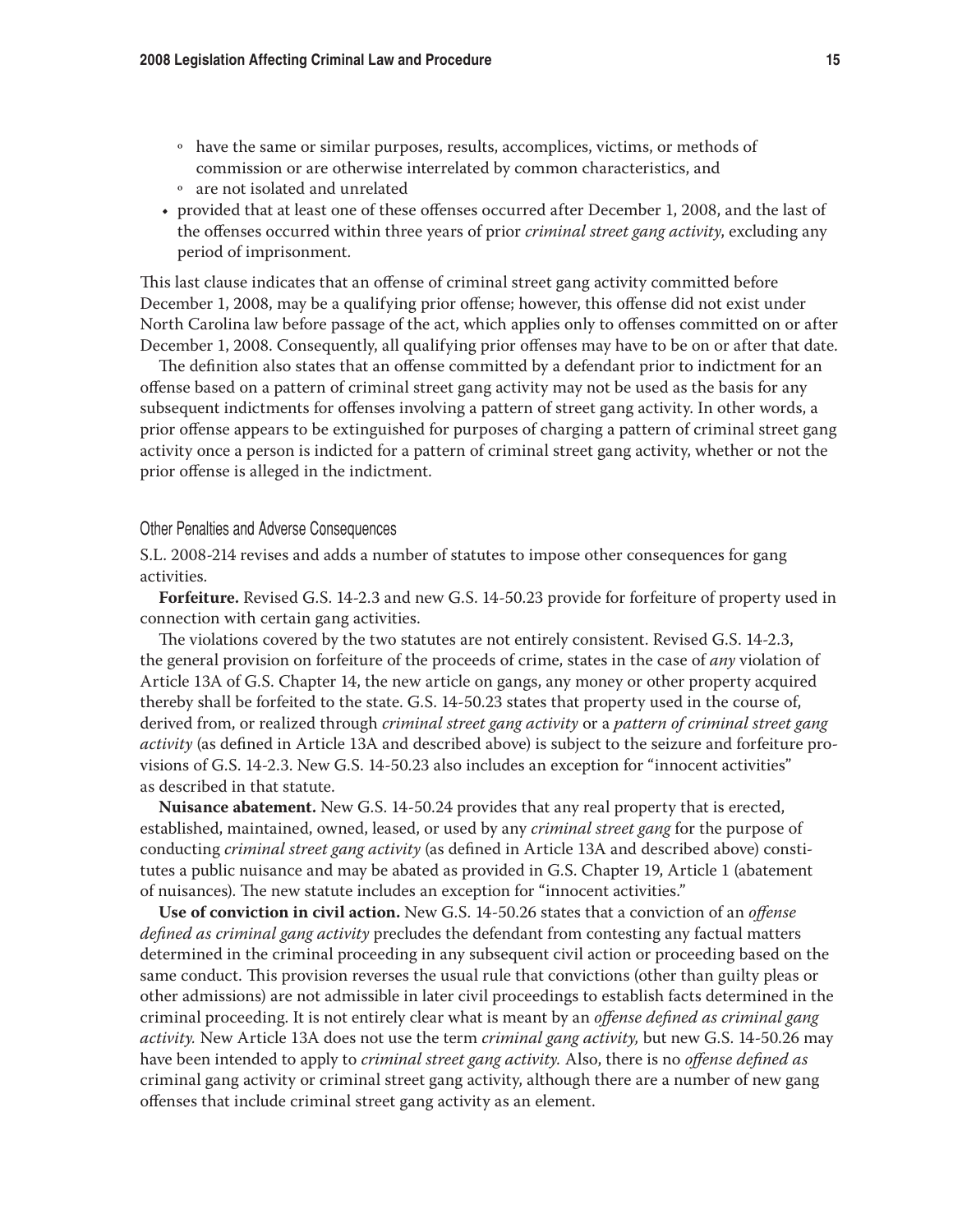**Local ordinances not preempted.** New G.S. 14-50.27 states that new Article 13A does not preclude a local governing body from adopting and enforcing ordinances relating to gangs and gang violence that are consistent with the article and supplement its provisions.

# Pretrial Release Restrictions

In most instances, a person charged with a criminal offense has the right to have pretrial release conditions determined. G.S. 15A-533 restricts pretrial release in certain drug trafficking cases by creating a rebuttable presumption that no condition of release will reasonably assure the appearance of the accused or the safety of the community. *See also* G.S. 15A-534.6 (similar presumption in certain methamphetamine cases). S.L. 2008-214 adds G.S. 15A-533(e) to provide that this rebuttable presumption exists if

- • there is reasonable cause to believe that the person committed an offense for the benefit of, at the direction of, or in association with any *criminal street gang*;
- the offense was committed while the person was on pretrial release for another offense; and
- the person has previously been convicted of an offense described in G.S. 14-50.16 through 14-50.20 and not more than five years has elapsed since the date of conviction or the person's release for the offense, whichever is later.

A person who meets these criteria may only be released by a district or superior court judge upon a finding that there is a reasonable assurance that the person will appear and that release does not pose an unreasonable risk of harm to the community.

# Conditional Discharge and Expunction

S.L. 2008-214 contains two provisions affording first offenders leniency in certain circumstances for violations of new Article 13A.

**Conditional discharge and dismissal.** G.S. 14-50.29 creates a conditional discharge procedure for first offenders. With the defendant's consent, if the defendant pleads guilty or is found guilty, the court may place him or her on probation, defer further proceedings, and eventually dismiss the case without court adjudication of guilt if

- the defendant has not turned 18 years old,
- the defendant has not been previously convicted of any felony or misdemeanor other than a traffic violation, and
- • the current offense is a Class H felony under Article 13A or an enhanced offense under G.S. 14-50.22.

If the court defers proceedings, it must place the defendant on supervised probation for at least one year, in addition to any other conditions. If the defendant fulfills the conditions of probation, the court must discharge the defendant and dismiss the proceedings. A discharge and dismissal is without court adjudication of guilt and does not constitute a criminal conviction. A person may receive one discharge and dismissal under the statute.

The first requirement concerning the defendant's age does not specify the dispositive date, but the answer may lie later in the statute concerning the defendant's eligibility for an expunction. G.S. 14-50.29(d) states that a person who receives a discharge and dismissal may apply for an expunction and that the court must enter an expunction order if the defendant had not turned 18 years old at the time of the offense. In light of this provision, it appears that a person is eligible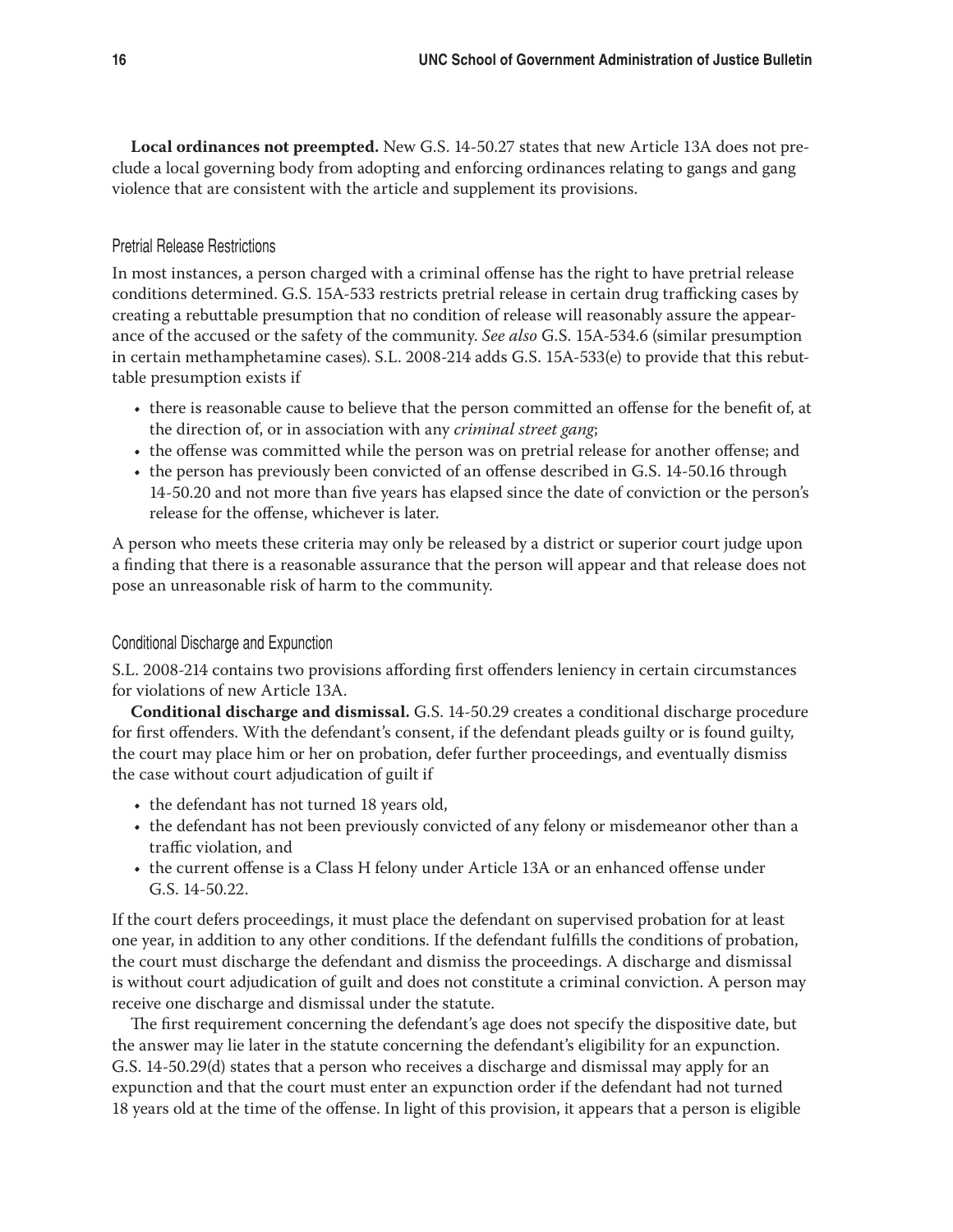for a discharge or dismissal, as well as a later expunction, if the offense occurred before he or she turned 18. G.S. 14-50.30 contains additional requirements for obtaining an expunction following a discharge and dismissal, including various affidavits attesting to the defendant's good character, lack of record, and lack of outstanding restitution orders in the case. The district attorney of the court in which the county was tried is entitled to notice of the proceeding and to respond.

**Expunction of conviction.** G.S. 14-50.30(a) authorizes an expunction of a criminal conviction, not just an expunction of a discharge and dismissal, but there are two significant differences in the procedures and requirements. First, although the age requirement for expunction of a conviction is identical on its face to the age requirement for expunction of a discharge and dismissal—it states that the defendant must not have turned 18 years of age—the requirement may be stricter. G.S. 14-50.30(b) states that the court must order expunction, assuming all other requirements are met, if the defendant has not turned 18 years of age at the time of conviction. Thus, if the defendant commits the offense before 18 and is convicted thereafter, he or she may not be eligible for an expunction of a conviction. Second, the statute provides that a defendant may not file an application for expunction earlier than (a) two years after the date of conviction or (b) the completion of any probation, whichever is later.

#### Gang Prevention

S.L. 2008-56 (S 1358), as amended by S.L. 2008-187, Sec. 44.5 (S 1632), directs County Councils, the Department of Public Instruction, the Department of Juvenile Justice and Delinquency Prevention, and the Governor's Crime Commission to study and develop strategies concerning gang activity and youth involvement in gangs.

The Governor's Crime Commission also must develop criteria for eligibility for grants for gang prevention and intervention. Funds are available to public and private entities or agencies for juvenile and adult programs that meet the criteria established by the Governor's Crime Commission. The act does not specify the amount of funds available, but the General Assembly set aside a reserve of \$10 million in non-recurring funds for fiscal year 2008–09 for gang prevention. *See*  Joint Conference Committee Report on the Continuation, Expansion and Capital Budgets, Sec. L, Reserves/Debt Service/Adjustments.

The act also directs the Department of Crime Control and Public Safety to report to the General Assembly on protocols and procedures used to enter identifying information of juveniles in the GangNet database system. "GangNet is an Internet based law enforcement intelligence sharing database which houses information about known gang members that have been entered by law enforcement agencies. . . ." North Carolina Department of Crime Control and Public Safety, Governor's Crime Commission, *A Comprehensive Assessment of Gangs in North Carolina: A Report to the General Assembly* at viii (Mar. 2008). The General Assembly appropriated \$260,000 in nonrecurring funds for fiscal year 2008-09 to Durham County to make enhancements to GangNet. *See* Joint Conference Committee Report on the Continuation, Expansion and Capital Budgets, Sec. I, Correction.

# **Domestic Violence**

**New definition of stalking.** In 1992, North Carolina first created the offense of stalking in G.S. 14-277.3. Since then, the definition of the offense and its punishment have been revised several times, in 1997, 2001, and 2003. Effective for offenses committed on or after December 1, 2008,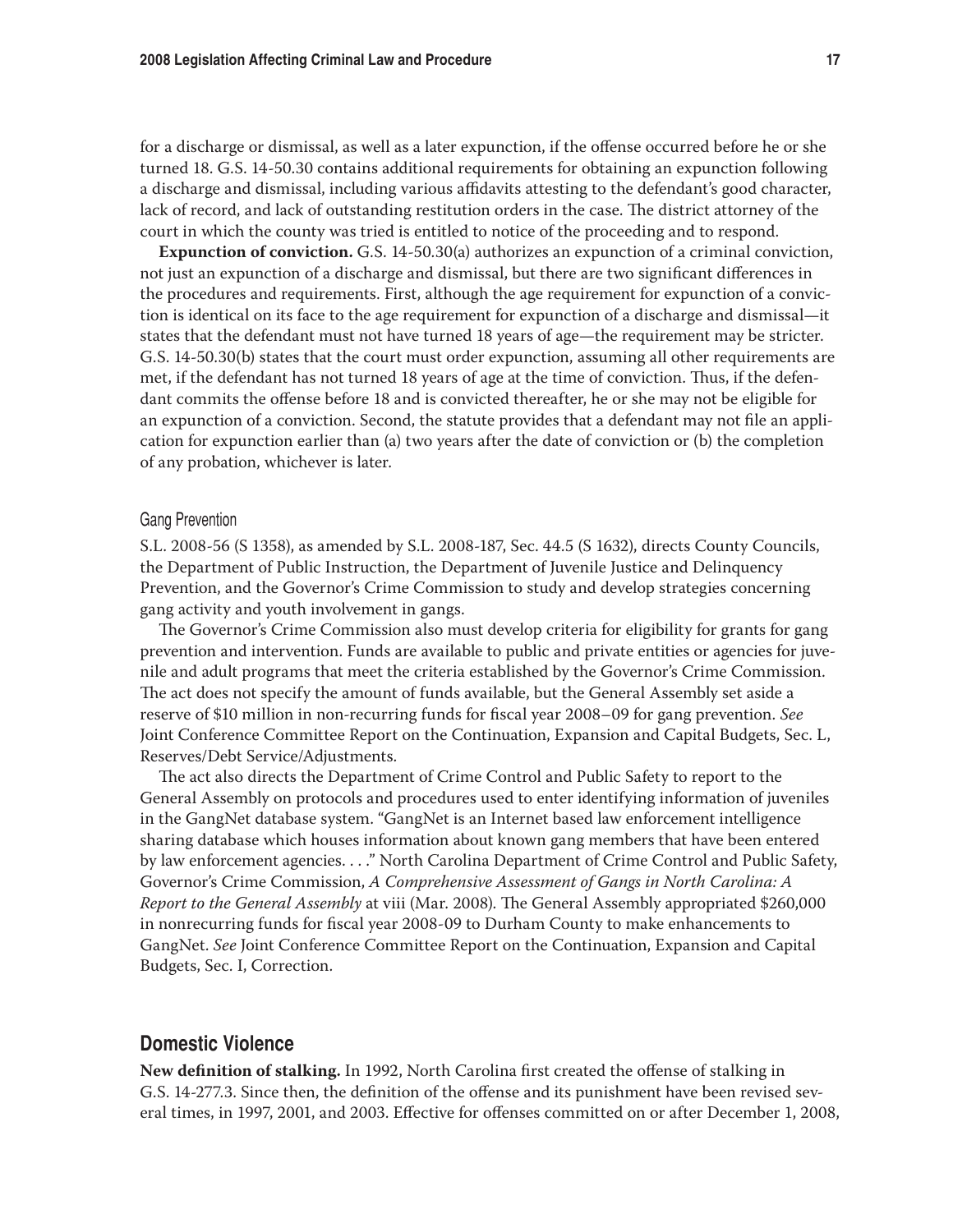S.L. 2008-167 (H 887) repeals G.S. 14-277.3 and adds new G.S. 14-277.3A, incorporating many of the previous changes and making additional ones. A person is guilty of stalking under the new statute if he or she

- willfully
- without legal purpose
	- o harasses another person on more than occasion or
	- o engages in a course of conduct directed at another person
- knowing that the harassment or course of conduct would cause
- a reasonable person to
	- o fear for the person's safety or the safety of the person's immediate family or close personal associates, or
	- o suffer substantial emotional distress by placing that person in fear of death, bodily injury, or continued harassment.

The new statute contains definitions of *harassment, course of conduct, reasonable person,* and *substantial emotional distress.* As under the previous statute, if the prohibited behavior is harassment, it must occur on more than one occasion. If the behavior involves a course of conduct, the new statute does not expressly require that the acts occur on separate occasions, stating only that the defendant have engaged in two or more acts, such as monitoring, observing, following, or threatening another person. However, by using the term "course of conduct," the statute may require that the two acts occur in separate incidents.

The offense classifications for stalking offenses remain the same as under the previous statute. A first offense is a Class A1 misdemeanor, a second offense is a Class F felony, and an offense while a court order is in effect is a Class H felony. As under the previous statute, a person convicted of the misdemeanor offense and sentenced to community punishment must be placed on supervised probation in addition to any other punishment. The new statute modifies slightly the description of the court order required for conviction of a Class H felony. Under the previous statute, the court order had to prohibit similar behavior; under the new statute, the court order must prohibit the conduct described in the new statute.

The new statute also contains a jurisdiction provision, stating that North Carolina may prosecute a defendant for a violation of the statute if any part of the violation occurred in North Carolina, including the effect on the victim.

Several other statutes refer to repealed G.S. 14-277.3—for example, G.S. 15A-266.4 (blood sample for DNA analysis on conviction of certain offenses); G.S. 15A-830 (offenses subject to Crime Victims' Rights Act); and G.S. 50B-1 (definition of domestic violence for purposes of obtaining domestic violence protective order). The act did not change these references to reflect new G.S. 14-277.3A.

**Repeat violation of domestic violence protective order.** S.L. 2008-93 (H 44) amends G.S. 50B-4.1(f) to provide that a person is guilty of a Class H felony for violating a domestic violence protective order if he or she has previously been convicted of two offenses under G.S. Chapter 50B rather than three offenses. The act states that it is effective for offenses committed on or after December 1, 2008, but that offenses committed before December 1, 2008, may be considered in determining the total number of prior offenses.

**Informational sheet for domestic violence victims.** G.S. 15A-831(a) describes the duties of the investigating law enforcement agency in cases involving offenses covered by the Crime Victims' Rights Act, including certain offenses in which the accused and the victim have a personal relationship as defined in G.S. 50B-1(b)—that is, domestic violence offenses. Effective July 1, 2008, S.L. 2008-4 (H 2189) amends G.S. 15A-831(a) to require the investigating law enforcement agency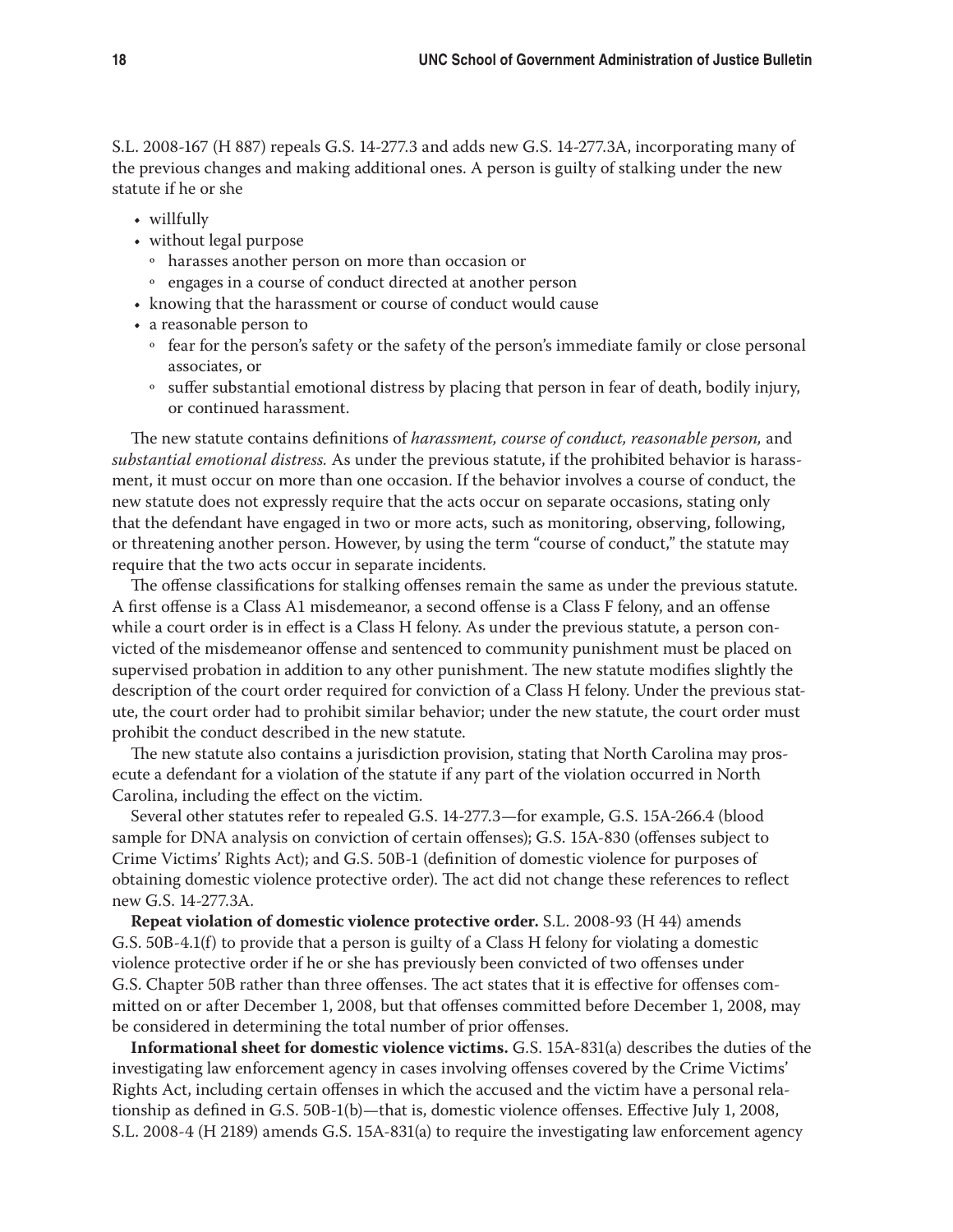to provide a victim of a domestic violence offense a copy of the informational sheet developed by the Administrative Office of the Courts pursuant to G.S. 50B-3(c1) (AOC-CV-323T, online at www.nccourts.org/Forms/Documents/1074.pdf). This is the same informational sheet that the clerk of court gives to the applicant for a protective order. The act also requires the North Carolina Domestic Violence Commission to study the adoption of a statewide automated notification system for individuals who have received a domestic violence protective order under G.S. Chapter 50B. The Commission must report on the study to the Joint Legislative Commission on Domestic Violence and the General Assembly by January 1, 2009.

# **Other Criminal Offenses**

#### **Generally**

**Sixty-month sentencing enhancement for use of firearm** *or* **deadly weapon.** G.S. 15A-1340.16A increases a defendant's sentence by sixty months if the defendant commits a Class A through E felony by using, displaying, or threatening the use or display of a firearm while actually possessing the firearm about his or her person. Effective for offenses committed on or after December 1, 2008, S.L. 2008-214 (H 274), the act creating several new gang offenses, significantly broadens this statute by imposing the sixty-month sentence enhancement if the crime involves a firearm *or* a deadly weapon in the above circumstances. The enhancement does not apply—whether the weapon is a firearm or other deadly weapon—if the evidence regarding its use, display, or threatened use or display is needed to prove an element of the felony or if the defendant does not receive a sentence of active imprisonment. G.S. 15A-1340.16A(f); *see also* John Rubin, Ben F. Loeb & James C. Drennan, Punishments for North Carolina Crimes and Motor Vehicle Offenses at 8 (School of Government, 2005) (discussing cases interpreting statute).

**Increased punishment for child abuse.** North Carolina's statutes have divided physical forms of child abuse into three categories: misdemeanor child abuse inflicting physical injury, felony child abuse inflicting serious physical injury, and felony child abuse inflicting serious bodily injury. Effective for offenses committed on or after December 1, 2008, S.L. 2008-191 (S 1860) revises the child abuse statutes as follows:

- Misdemeanor child abuse inflicting physical injury under G.S. 14-318.2 is increased from a Class 1 to a Class A1 misdemeanor. The elements of the offense remain the same.
- • Felony child abuse inflicting serious physical injury is subdivided into two offenses. G.S. 14-318.4(a) continues to provide that a parent or other caretaker is guilty of a Class E felony if he or she intentionally inflicts serious physical injury on a child or intentionally assaults a child and causes serious physical injury. New G.S. 14-318.4(a5) provides that a parent or other caretaker is guilty of a Class H felony if his or her willful act or grossly negligent omission shows a reckless disregard for human life and results in serious physical injury. For purposes of both offenses, new G.S. 14-318.4(d)(2) defines *serious physical injury* as physical injury that causes great pain and suffering *or* serious mental injury. These terms appear to be drawn from case law interpreting the offense of assault inflicting serious injury, in which the courts have construed *serious injury* as including serious mental injury. *See* Jessica Smith, North Carolina Crimes: A Guidebook on the Elements of Crime at 86 (6th ed. 2007).
- • Felony child abuse inflicting serious bodily injury is also subdivided into two offenses. G.S. 14-318.4(a3) continues to provide that a parent or other caretaker is guilty of a Class C felony if he or she intentionally inflicts serious bodily injury on a child or intentionally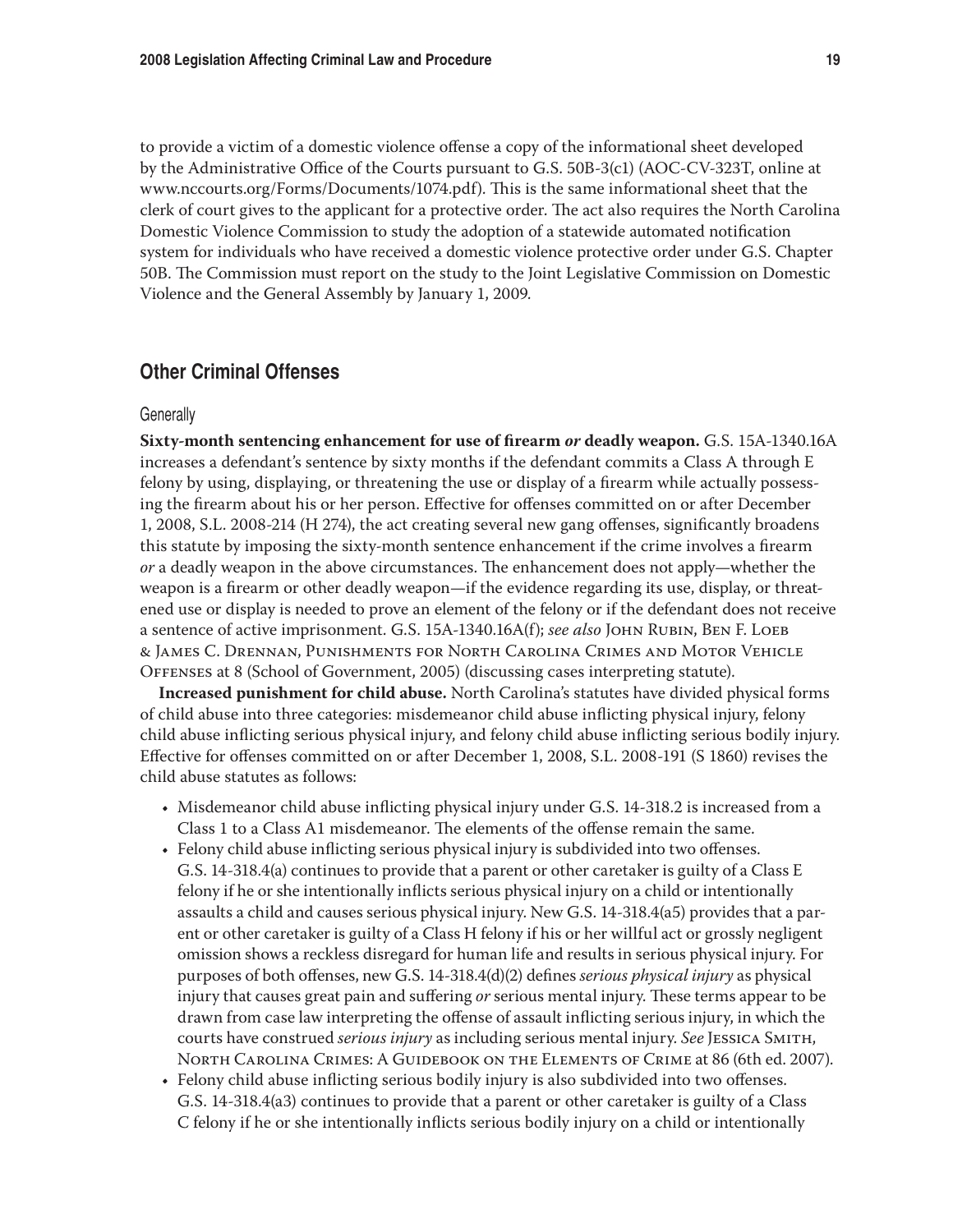assaults a child and causes serious bodily injury. New G.S. 14-318.4(a4) provides that a parent or other caretaker is guilty of a Class E felony if his or her willful act or grossly negligent omission shows a reckless disregard for human life and results in serious bodily injury. The definition of *serious bodily injury* is recodified in new G.S. 14-318.4(d)(1) but is unchanged.

**Server-based electronic game promotions.** Article 37 of G.S. Chapter 14 prohibits various gambling devices, including slot machines described in G.S. 14-306 and video gaming machines described in G.S. 14-306.1A. Effective for offenses committed on or after December 1, 2008, S.L. 2008-122 (S 180) enacts G.S. 14-306.3 to make it unlawful to

- • promote, operate, or conduct a *server-based electronic game promotion* or
- • possess any game terminal with a display that simulates a game ordinarily played on a slot machine or video gaming machine for the purpose of promoting, operating, or conducting a *server-based electronic game promotion*.

G.S. 14-306.3(c) defines a *server-based electronic game promotion* as a system that meets the following criteria: there is a database containing a pool of entries with each entry associated with a prize value; participants purchase or otherwise obtain a prepaid card; with each prepaid card the participant obtains one or more entries; and entries are revealed at a point-of-sale terminal or at a game terminal with a display that simulates a slot machine or video gaming machine. Under G.S. 14-309(a), a person who violates any provision of G.S. 14-304 through 14-309, including new G.S. 14-306.3, is guilty of a Class 1 misdemeanor for a first offense, a Class H felony for a second offense, and a Class G felony for a third or subsequent offense. Under new G.S. 14-309(c), a person who violates G.S. 14-306.3(b) involving the possession of five or more machines prohibited by that subsection is guilty of a Class G felony. Other consequences for a violation of G.S. 14-306.3 include automatic revocation of any alcoholic beverage and control permit under G.S. Chapter 18B and any contract to sell lottery tickets under Article 5 of G.S. Chapter 18C. Revised G.S. 14-298 also authorizes the seizure of any game terminal described in G.S. 14-306.3(b). The prohibitions do not apply to gaming on Indian lands as described in G.S. 14-306.3(e).

**Internet sales of tickets above face value.** G.S. 14-344 prohibits "ticket scalping," making it a Class 2 misdemeanor to sell or resell tickets for an event for more than their face value, plus tax and a reasonable service fee. The service fee limit is \$3 per ticket except that a ticket sales agent may charge a higher service fee if the promoter and agent have so agreed. S.L. 2008-158 (S 1407) adds new G.S. 14-344.1 allowing Internet sales of tickets above face value on the following conditions: (a) the venue where the event will occur has not prohibited resales above face value and (b) the person reselling the ticket provides a ticket guarantee that meets the requirements of the statute. An Internet sale that exceeds the face value of the ticket and does not comply with new G.S. 14-344.1 is punishable as a violation of G.S. 14-344, described above. The new statute states that it does not apply to student tickets issued by institutions of higher education in North Carolina for sporting events, indicating that Internet sales of student tickets above face value will still be treated as ticket scalping. The act is effective August 1, 2008, and expires June 30, 2009.

Effective for the same time period, the act also adds G.S. 14-344.2 making it an unfair trade practice in violation of G.S. 75-1.1 for a person to sell, use, or possess software designed primarily to interfere with the operation of a ticket seller who sells over the Internet. The new statute gives the ticket seller and venue hosting the event standing to bring a private civil action for a violation.

**Hate crimes.** In 1953, the North Carolina General Assembly enacted Article 4A of G.S. Chapter 14 to prohibit cross burning and other acts of intimidation. Effective for offenses committed on December 1, 2008, S.L. 2008-197 (S 685) amends several of the statutes in that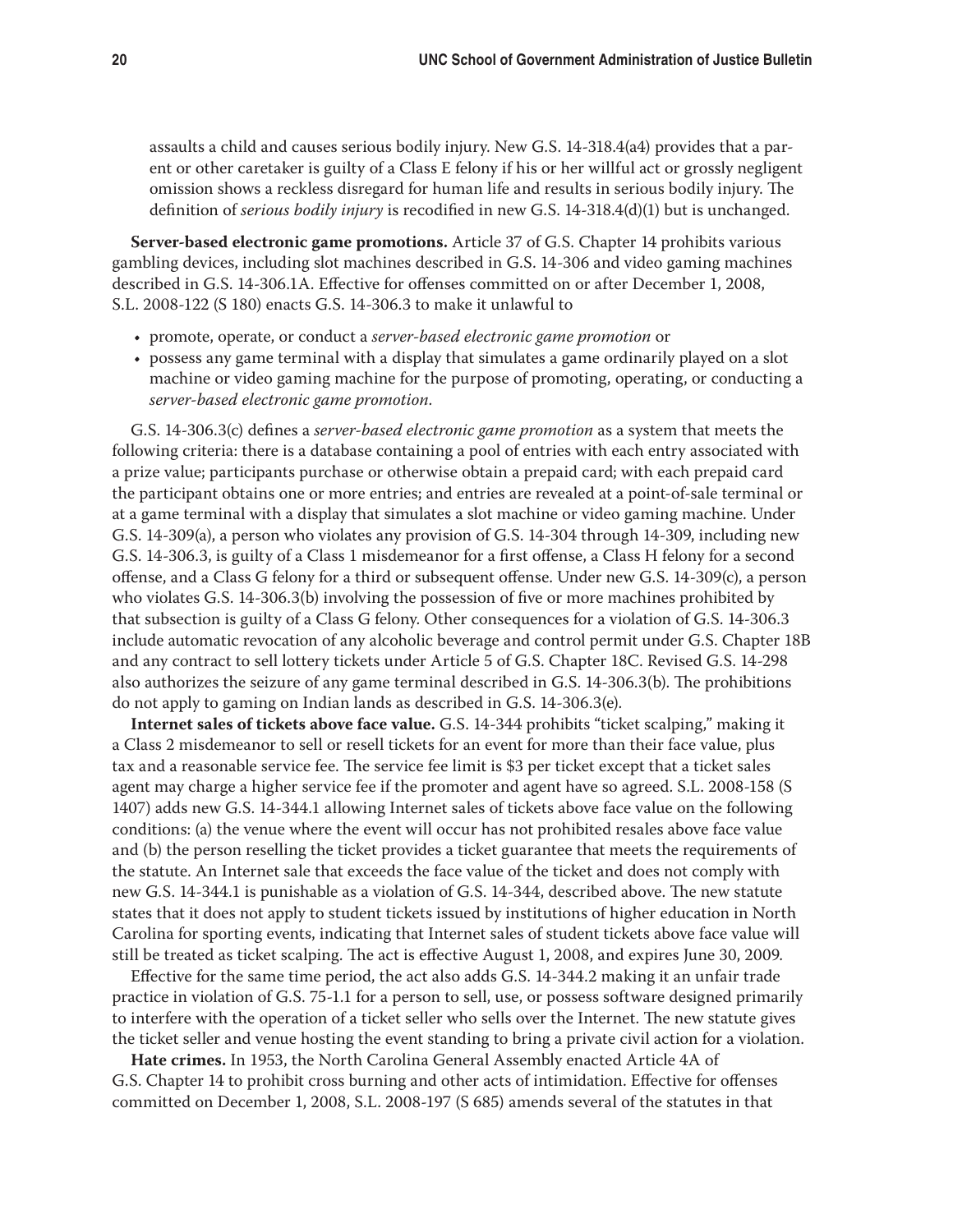article as well as G.S. 14-3(c), the general punishment provision for misdemeanors committed out of ethnic animosity. The changes are as follows:

- • G.S. 14-12.12(b) has made it a Class I felony to place a burning cross on the property of another or on a public street or highway with the intent to intimidate any person, prevent a person from doing a lawful act, or cause a person to do an unlawful act. The act revises G.S. 14-12.12(b) to include the burning of a cross on any public property with the specified intent and revises G.S. 14-12.15 to increase the punishment for a violation from a Class I to Class H felony.
- • G.S. 14-12.13 has made it a Class I felony to place an exhibit of any kind in any location with the intent to intimidate any person, prevent a person from doing a lawful act, or cause a person to do an unlawful act, and G.S. 14-12.14 has made it a Class I felony to commit such an act with the specified intent while the perpetrator is wearing a mask, hood, or other device to disguise his or her identity. The act revises these two statutes to specify that the term *exhibit*  includes a noose, and it revises G.S. 14-12.15 to increase the punishment for such a violation from a Class I to Class H felony.
- • G.S. 14-3(c) has made it a Class 1 misdemeanor to commit a Class 2 or Class 3 misdemeanor because of the victim's race, color, religion, nationality, or country of origin, and has made it a Class I felony to commit a Class 1 or Class A1 misdemeanor for that reason. The act revises this statute to increase the latter punishment to a Class H felony.

The act directs the Legislative Research Commission to study the impact of recent cross burnings and hanging of nooses within North Carolina to determine whether additional modifications should be made to deter such conduct. The Commission's report is due by the 2009 session of the General Assembly.

**Child support orders.** Effective October 1, 2008, S.L. 2008-12 (H 724) amends G.S. 50-13.4(g) to eliminate the requirement that the social security numbers of the parties be listed on North Carolina child support orders. G.S. 50-13.4(g) continues to require that the parties provide their social security number to the clerk of court in the county where the action is brought or order is issued, and revised G.S. 5-13.4(h) requires the Administrative Office of the Courts to transmit this information to the Department of Health and Human Services, Child Support Enforcement Program.

## Property Offenses

**Increased punishment for vandalism.** G.S. 14-144 has made it a Class 2 misdemeanor to deface or damage houses, churches, fences, and walls as described in that statute. Effective for offenses committed on or after December 1, 2008, S.L. 2008-15 (H 946) makes a violation a Class I felony if the damage is \$5,000 or more.

**Theft of fixtures.** North Carolina generally follows the common law definition of larceny except as modified by court decision or statute. Traditionally, the offense of larceny has applied to the theft of personal property only—property that is not real property (land) or fixtures (property affixed to real property). New G.S. 14-83A, enacted in S.L. 2008-128 (S 944), abolishes this distinction. Effective for offenses committed on or after December 1, 2008, the new statute provides that the theft of personal property that has become affixed to real property is chargeable as larceny as provided in other statutes.

**Changes to larceny offenses.** The 2007 General Assembly created and revised three statutes involving larceny offenses. *See* John Rubin, *2007 Legislation Affecting Criminal Law and Procedure,* Administration of Justice Bulletin No. 2008/01 at 23–24 (Jan. 2008), online at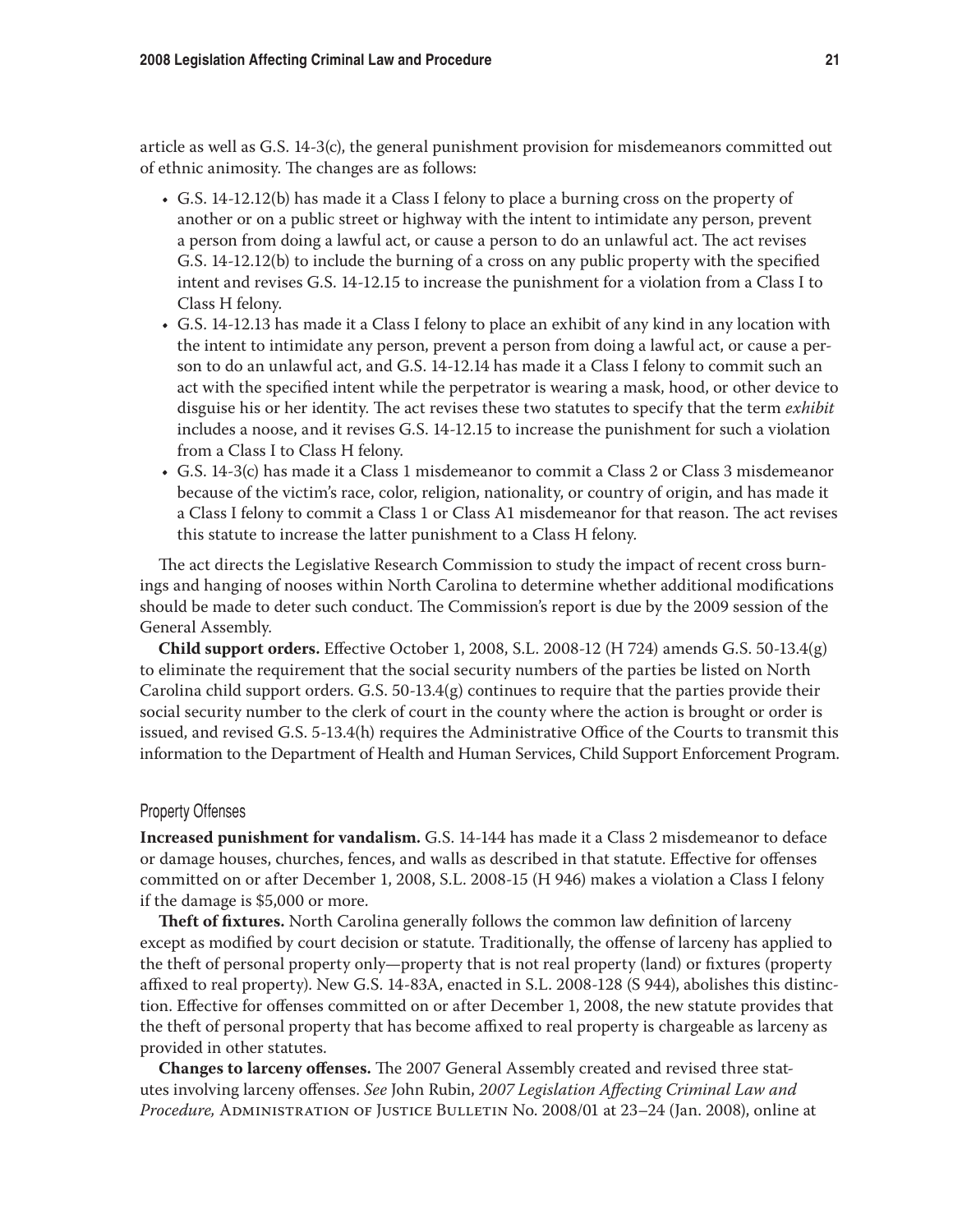www.sog.unc.edu/pubs/electronicversions/pdfs/aojb0801.pdf. Effective for offenses committed on or after August 7, 2008, S.L. 2008-187, Sec. 34 (S 1632) makes minor changes to all three.

In G.S. 14-71, the 2007 General Assembly revised the elements of the offenses of receiving and possessing stolen goods to include property in the custody of a law enforcement agency that was represented by an agent of the agency to be stolen. The act revises that statute to add representations by "a person authorized to act on behalf of a law enforcement agency."

G.S. 14-72.11 created four different types of larceny from a merchant. For one version, the defendant must use an exit door erected and maintained in accordance with the requirements of certain federal regulations. The act changes the C.F.R. (Code of Federal Regulations) references.

G.S. 14-86.6 made it a Class H felony for a person to conspire to commit theft of retail property from *a retail establishment* with a value exceeding \$1,500 over a 90-day period (assuming the other elements of the offense are satisfied). The act modifies the statute to provide that the offense is committed if the person conspires to commit theft of retail property from *retail establishments*  (assuming the value, time period, and other elements are met). Thus, a conspiracy meeting the requirements for the offense may be prosecuted if directed at a single retail establishment or multiple establishments.

#### Motor Vehicle Offenses<sup>5</sup>

**Hit and run.** S.L. 2008-128 (S 944) amends G.S. 20-166 to replace the terms *accident* and *collision* with the term *crash*. Revised G.S. 20-166 distinguishes leaving the scene of a crash that resulted in serious bodily injury, as that term is defined in G.S. 14-32.4, from leaving the scene of a crash resulting in injury. A person who leaves the scene of a crash resulting in serious bodily injury commits a Class F felony, whereas a person who leaves the scene of a crash resulting in injury commits a Class H felony. The act is effective December 1, 2008, and applies to offense committed on or after that date.

**Riding in open bed of vehicle.** S.L. 2008-216 (H 2340) amends G.S. 20-135.2B to raise the minimum age from 12 to 16 years old at which children can ride in the open bed or cargo area of a vehicle (such as the back of a pickup truck). The act also removes the exception for vehicles that are operated in a county with no incorporated area with a population exceeding 3,500. In addition, the amended statute provides that the penalty for a violation, which remains an infraction, is no more than \$25 even if more than one child under the age of 16 is riding in the open bed or cargo area; and that a violation of the statute does not constitute negligence per se. The amendments apply to offenses committed on or after October 1, 2008.

## Regulatory Offenses

**Recycling violations by permittees.** G.S. 18B-1006.1 requires permittees, such as restaurants and bars, to recycle all recyclable beverage containers sold at retail on the premises. The statute has provided that failure to comply with the statute is not grounds for revoking a permit. The technical corrections bill, S.L. 2008-187, Sec. 35.5 (S 1632), revises the statute to clarify that a conviction for a violation of the statute does not constitute an alcoholic beverage offense under G.S.  $18B-900(a)(4)$ , which otherwise would disqualify a person from holding a permit if the con-

<sup>5.</sup> The summaries in this part of the bulletin are drawn from "Motor Vehicles," by Shea Denning, in North Carolina Legislation 2008 (forthcoming), online at www.sog.unc.edu/pubs/nclegis/nclegis2008/index.html. For a comprehensive discussion of the motor vehicle changes made by the 2008 General Assembly, consult that publication.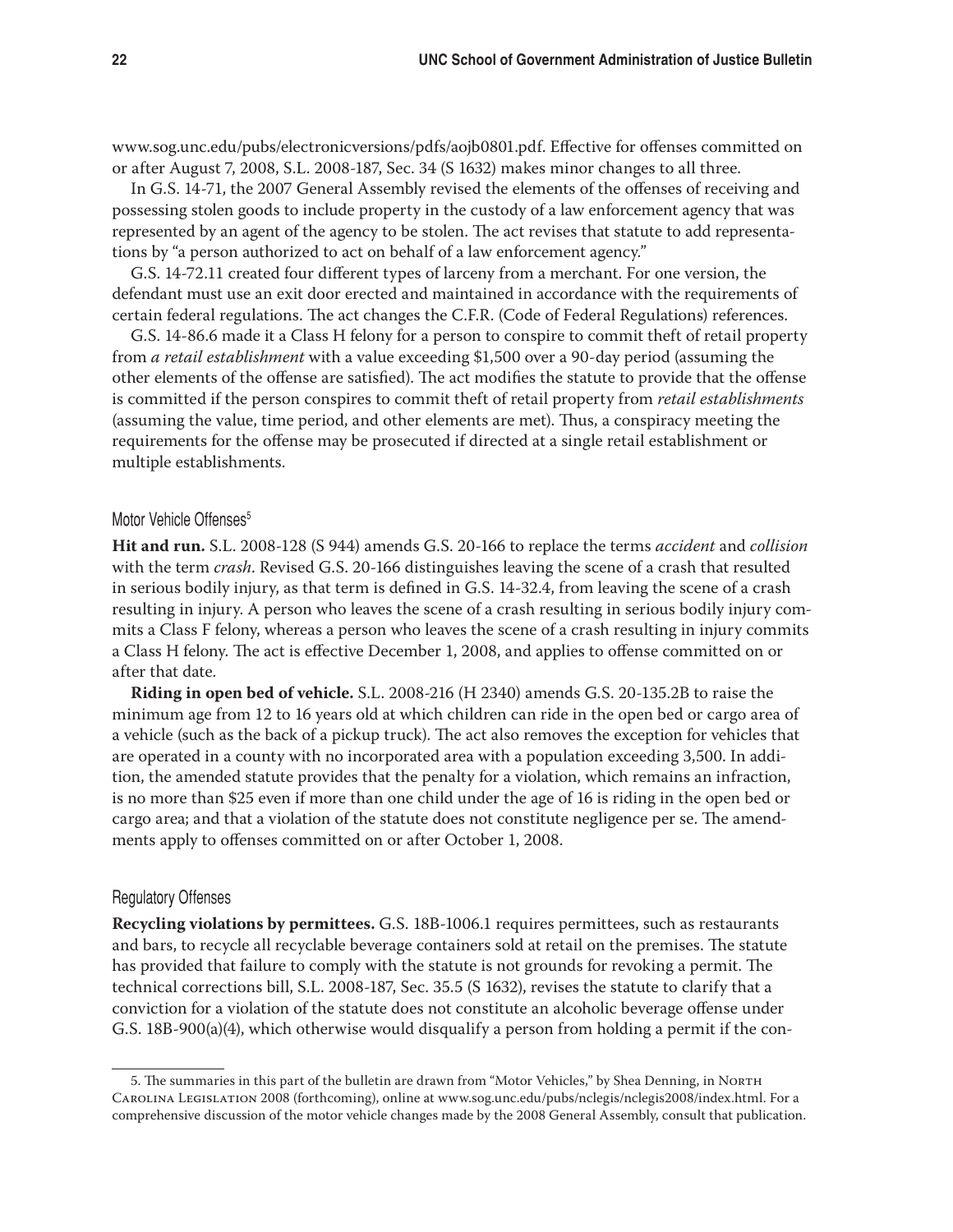viction was within the preceding two years. The change is effective August 7, 2008. A violation of the statute remains a Class 1 misdemeanor under G.S. 18B-102(b), the general punishment statute for violations of G.S. Chapter 18B.

**Massage therapy.** S.L. 2008-224 (S 1314) amends various statutes in Article 36 of G.S. Chapter 90, the North Carolina Massage and Bodywork Therapy Practice Act. Effective for offenses committed on or after December 1, 2008, the act makes one criminal change, revising G.S. 90-634 to make it a Class 3 misdemeanor to open, operate, or advertise a massage and bodywork therapy school without first having obtained the approval required by G.S. 90-637.1. The statutory reference is incorrect, however. The correct reference is new G.S. 90-631.1. Other violations of the massage therapy act remain punishable as a Class 1 misdemeanor under G.S. 90-634.

Effective for applications for licensure on or after August 17, 2008, the act also adds G.S. 90-629.1 to require applicants for licensure as massage and bodywork therapists to consent to a criminal history record check. The act adds G.S. 114-19.11B to authorize the North Carolina Department of Justice to provide criminal record information to the North Carolina Board of Massage and Bodywork Therapy.

**Regulation of mortgage lenders and servicers.** S.L. 2008-228 (H 2463) amends various statutes in Article 19A of G.S. Chapter 53, the North Carolina Mortgage Lending Act. Effective for anyone engaged in the business of mortgage servicing on or after January 1, 2009, the act requires *mortgage servicers,* as defined in revised G.S. 53-243.01, to be licensed under revised G.S. 53-243.02. The act also revises G.S. 53-243.14, which has made it a Class I felony to act as a mortgage broker or banker without a license, to reduce the penalty to a Class 3 misdemeanor and to make that penalty applicable to acting as a mortgage servicer without a license.

**Election law offenses.** S.L. 2008-150 (S 1263) addresses a number of election-related issues. A violation of some provisions, such as contribution limits, is a criminal offense. For a discussion of this law, see "Elections," by Robert P. Joyce, in North Carolina Legislation 2008 (forthcoming), online at www.sog.unc.edu/pubs/nclegis/nclegis2008/index.html.

**Drought preparedness.** Effective for offenses committed on or after December 1, 2008, S.L. 2008- 143 (H 2499) adds G.S. 143-355.6(d) to provide that a violation of emergency water conservation rules adopted by the Secretary of Environment and Natural Resources pursuant to new G.S. 143- 355.3(b) is a Class 1 misdemeanor. This provision is part of a larger set of measures intended to improve drought preparedness and response.

**Substance abuse professionals.** The North Carolina Substance Abuse Professionals Practice Act, Article 5C of G.S. Chapter 90, regulates the substance abuse professionals described therein. Effective July 28, 2008, S.L. 2008-130 (S 2117) revises the definitions and titles of certain of the positions covered by that article and makes those positions subject to G.S. 90-113.43, which provides that it is a Class 1 misdemeanor to engage in an illegal practice described therein.

# **Juveniles**<sup>6</sup>

**Release of information about escaped juvenile.** G.S. 7B-3102 prescribes conditions under which the juvenile justice system may release specified information to the public about a juvenile when

<sup>6.</sup> The summary in this part of the bulletin is drawn from "Children and Juvenile Law," by Janet Mason, in NORTH Carolina Legislation 2008 (forthcoming), online at www.sog.unc.edu/pubs/nclegis/nclegis2008/index.html. For a comprehensive discussion of the juvenile law changes made by the 2008 General Assembly, consult that publication. The sex offender and gang acts discussed earlier in this bulletin also have implications for juveniles.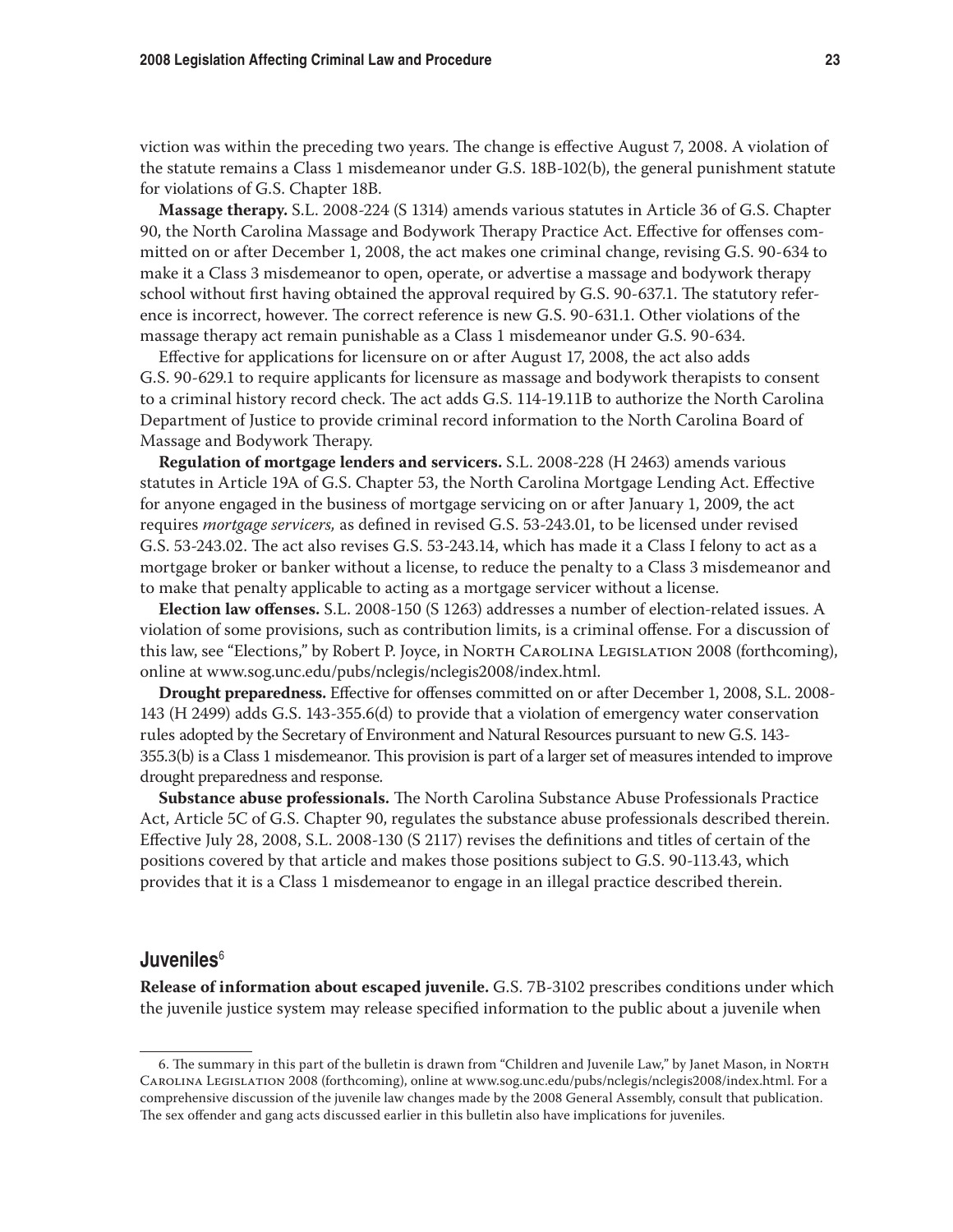that juvenile escapes. As rewritten by S.L. 2008-169 (H 2492), effective October 1, 2008, the statute provides as follows:

- 1. When a juvenile who has been adjudicated delinquent for any offense escapes from a detention facility, secure custody, or a youth development center, the Department of Juvenile Justice and Delinquency Prevention (DJJDP) is required to release to the public, within 24 hours,
	- a. the juvenile's first name, last initial, and photograph;
	- b. the circumstances and location of the escape, including the name of any institution from which the juvenile escaped; and
	- c. a statement, based on the juvenile's record, of the level of concern DJJDP has about the juvenile's threat to self or to others.
- 2. DJJDP is authorized to release the same information when a juvenile who is alleged, but not adjudicated, to be delinquent escapes from a detention facility or secure custody, but only if
	- a. the juvenile is alleged to have committed an offense that would be a felony if committed by an adult, and
	- b. DJJDP determines, based on the juvenile's record, that the juvenile presents a danger to self or others.

In either circumstance DJJDP is required to make a reasonable effort to notify the juvenile's parent, legal guardian, or custodian before releasing information to the public. If an escaped juvenile is taken into custody before the information is released, DJJDP shall not release the information.

# **Law Enforcement**

**Interstate Wildlife Violator Compact.** Effective October 1, 2008, S.L. 2008-120 (S 175) enacts the Interstate Wildlife Violator Compact (G.S. 113-300.5 through 113-300.8) and directs the Governor to enter into the Compact with other states on behalf of North Carolina. Beginning October 1, 2008, the Compact is effective when adopted by at least two states (pursuant to the procedures described in Article VIII in new G.S. 113-300.6).

The legislative findings in the Compact, in Article I of new G.S. 113-300.6, focus on arrest and bond practices for violations of wildlife laws. They state that a person cited for a wildlife violation in a state other than the person's home state often has been required to post bond to secure appearance for trial and, if unable to post bond, has been taken into custody. According to the findings, the purpose of this practice is to ensure compliance by out-of-state residents, who otherwise might disregard the charge upon returning home. The findings recognize, in contrast, that a person charged with a wildlife violation in the person's home state is usually cited at the scene and released immediately. The findings conclude that the practice of arresting and requiring bond of nonresidents causes unnecessary inconvenience and at times hardship for the person charged and consumes an undue amount of law enforcement time. In light of these findings, the Compact restricts the authority of law enforcement officers to arrest and require the posting of bond by outof-state residents for wildlife violations. In lieu of these powers, the Compact establishes a procedure for suspending the hunting and fishing licenses of out-of state residents who fail to comply with or are convicted of wildlife charges.

Article III of new G.S. 113-300.6 provides that if a resident of one state, called the *home state,*  commits a wildlife violation in another state, called the *issuing state,* the officer in the issuing state may only issue a citation to the person and may not take the person into custody or require the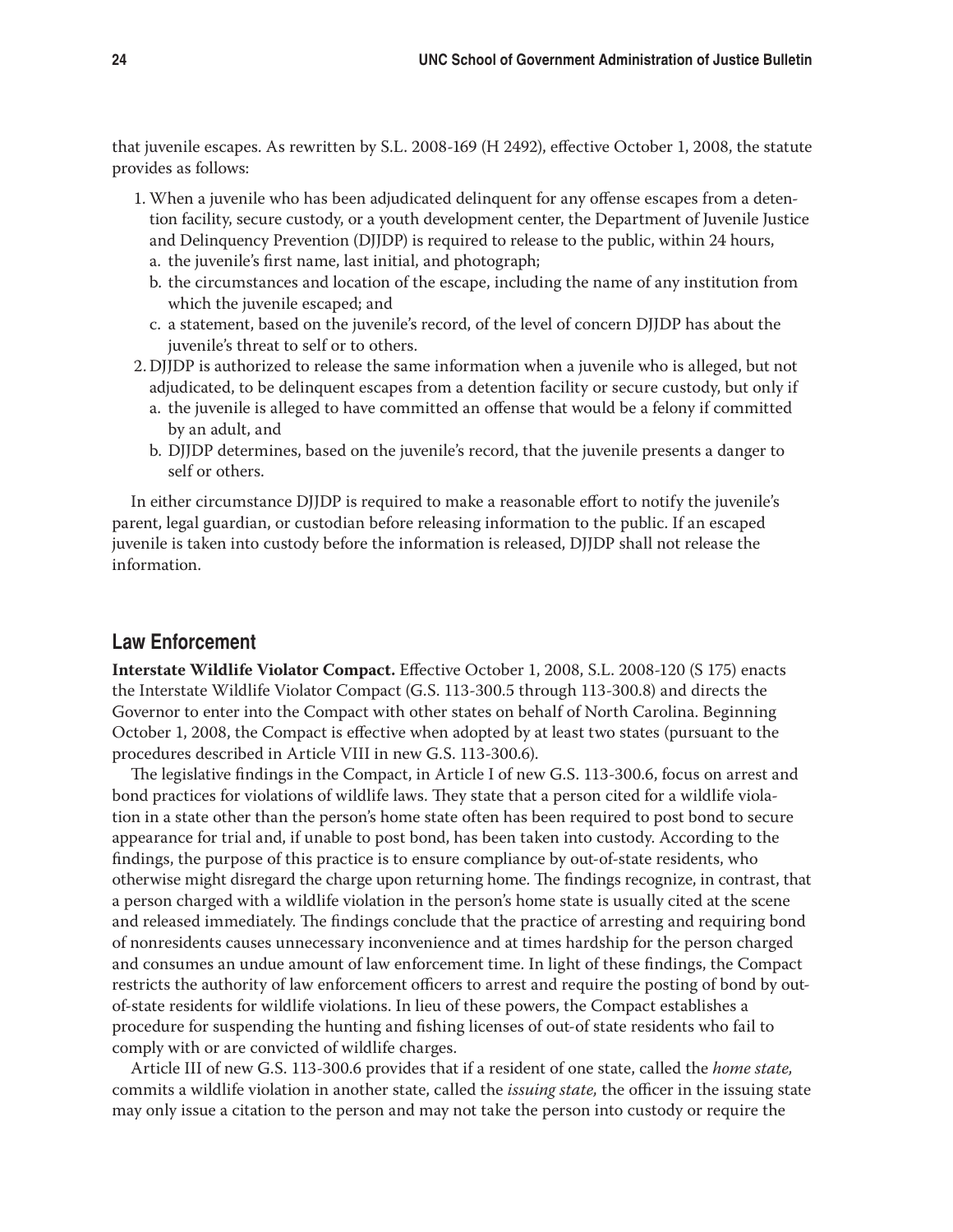person to post collateral to secure the person's appearance in the issuing state. These restrictions apply if: (1) the home state is a member of the Compact; (2) the cited person gives the officer his or her *personal recognizance,* defined in the Compact as the person's agreement that he or she will comply with the terms of the citation; and (3) the person provides adequate proof of identification to the officer. A *wildlife violation* is defined as any violation of a statute, law, regulation, ordinance, or rule developed and enacted to manage wildlife resources and their use. If the person fails to comply with the terms of the citation or is convicted, the failure to comply or conviction is reported to the licensing authority of the home state.

Article IV in G.S. 113-300.6 provides that upon receiving a report of a failure to comply, the home state must initiate an action to suspend the person's license privileges and must suspend those privileges unless satisfactory evidence of compliance with the wildlife citation is furnished by the issuing state to the home state. If the home state receives a report of conviction from the issuing state, the home state must enter the conviction in its records and treat the conviction as if it occurred in the home state for purposes of license privileges. Article V in G.S. 113-300.6 provides that all states that are party to the Compact must recognize the suspension of license privileges as if the violation on which the suspension is based had occurred in their state.

Last, effective for offenses committed on or after October 1, 2008, new G.S. 113-300.8 makes it a Class 1 misdemeanor for a person to hunt, fish, trap, possess, or transport wildlife, or to purchase or possess a license to do those things, in violation of a suspension or revocation under the Compact.

**General Assembly police.** G.S. 120-32.2 describes the jurisdiction of members of the General Assembly police. Effective August 2, 2008, S.L. 2008-145 (S 1957) amends that statute to authorize General Assembly police officers to exercise their powers anywhere in the state while performing advance work or providing security for legislative members, staff, and the public for study, standing, select, or joint select committee meetings, commission meetings of the General Assembly, regional, state, or national meetings of legislative bodies, and while accompanying a member of the General Assembly to or from such events.

**Immigration enforcement funds.** The sum of \$600,000 in nonrecurring funds for fiscal year 2008–09 is appropriated to the Department of Crime Control and Public Safety to contract with the North Carolina Sheriffs' Association for immigration enforcement services. The funds are to be used for technical assistance and training associated with immigration enforcement. *See* Joint Conference Committee Report on the Continuation, Expansion and Capital Budgets, Sec. I, Crime Control and Public Safety. The Sheriffs' Association must report to the General Assembly on the use of the funds by March 1, 2009. *See* S.L. 2008-107, Sec. 18.3 (H 2436).

**Reporting of recurrent illness or serious physical injury of minor to law enforcement.** In addition to the duty to report suspected child abuse, neglect, dependency, and death by maltreatment to the department of social services under G.S. 7B-301, hospitals and physicians have a duty under G.S. 90-21.20 to report certain types of injury or illness to law enforcement. Effective December 1, 2008, S.L. 2008-179 (H 2338) adds G.S. 90-21.20(c1) to require hospitals and physicians to report to law enforcement cases involving recurrent illness or serious physical injury of a person under 18 years of age when, in the doctor's professional opinion, the illness or injury appears to be the result of nonaccidental trauma.

**Report of death at state mental health facility.** Effective July 28, 2008, S.L. 2008-131 (S 1770) amends G.S. 122C-31 to require state mental health facilities to report the death of any client of the facility, regardless of the manner of death, to the medical examiner of the county in which the body of the deceased is found. The act makes a conforming amendment to medical examiners' jurisdiction, described in G.S. 130A-383.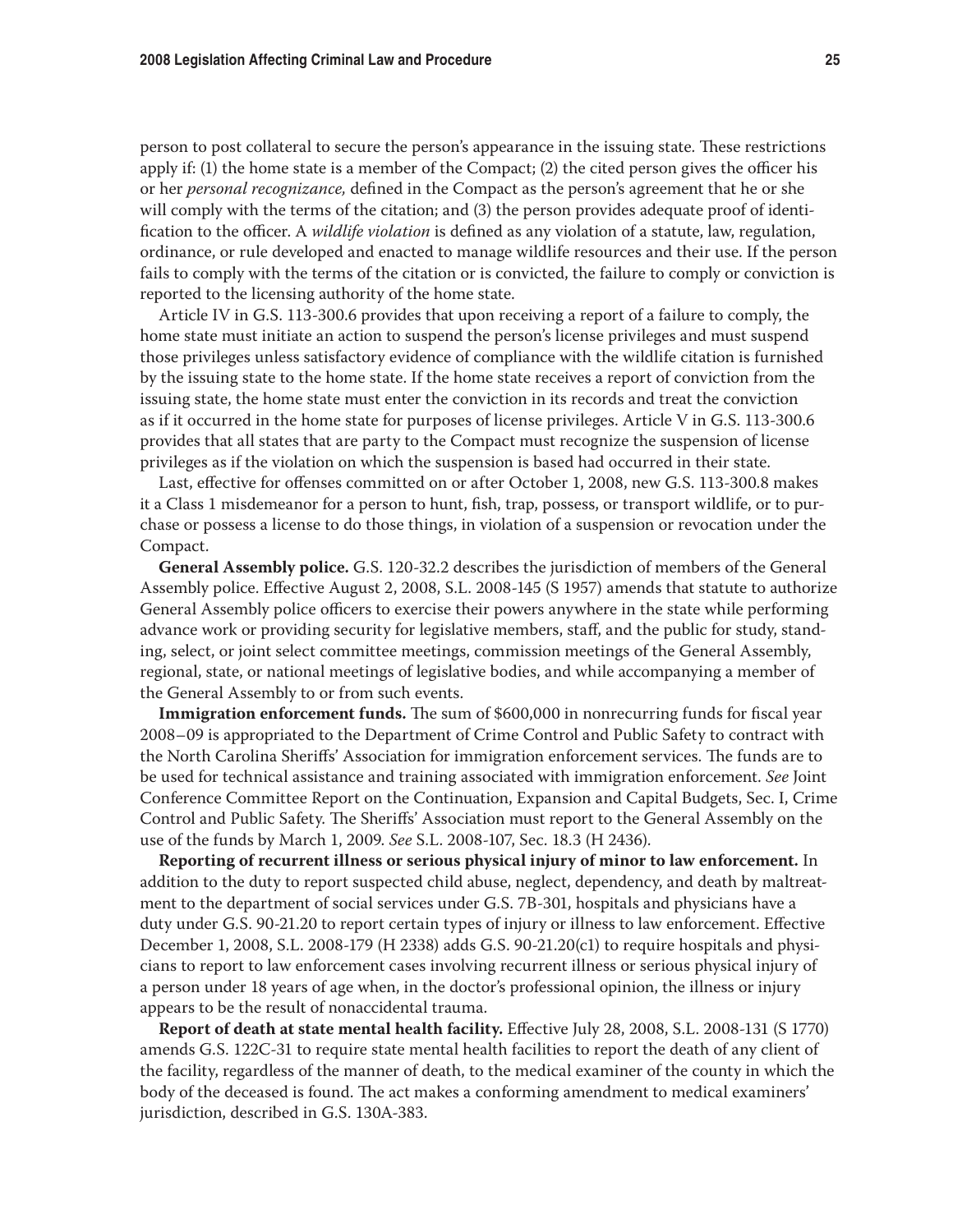**Limitation of public duty doctrine as defense.** Effective for claims arising on or after October 1, 2008, S.L. 2008-170 (H 1113) adds G.S. 143-299.1A to limit the use of the public duty doctrine as an affirmative defense to a civil lawsuit for acts by state law enforcement officers and other state employees. The statute states that it does not limit the assertion of the public duty doctrine as a defense on the part of a unit of local government or its officers, employees, or agents. The impact of this act is discussed in more detail in "Courts and Civil Procedure," by Michael Crowell and Ann Anderson, in North Carolina Legislation 2008 (forthcoming), online at www.sog.unc. edu/pubs/nclegis/nclegis2008/index.html.

# **Sentencing and Corrections7**

#### Sentencing

**New aggravating factor.** Effective for offenses committed on or after December 1, 2008, S.L. 2008-129 (H 1003) adds a new felony sentencing aggravating factor to the list of statutory aggravators in G.S. 15A-1340.16(d). Under the new factor, a defendant who, during the ten-year period prior to the commission of the offense for which he or she is now being sentenced, has been found to be in willful violation of probation, parole, or post-release supervision, may be sentenced in the aggravated range.

The law states that this aggravating factor may, like a previous juvenile adjudication for a serious felony under G.S. 15A-1340.16(d)(18a), be found by the court and not by the jury. This provision appears to rest on the assumption that prior revocations of probation, parole, or postrelease supervision would fall within the prior-record exception to the rule set out in *Blakely v. Washington*, 542 U.S. 296 (2004), which requires facts other than a "prior conviction" to be admitted to or submitted to a jury and proved beyond a reasonable doubt before they may be used to increase the sentence beyond the presumptive statutory maximum. The North Carolina Court of Appeals has determined juvenile adjudications to be sufficiently analogous to "prior convictions" to fall within the prior-record exception to *Blakely. See State v. Boyce,* 175 N.C. App. 663 (2006). Whether the courts would reach the same conclusion with respect to probation revocations is an open question.

**Broadened sentence enhancement for use of firearm or deadly weapon.** For a discussion of the broadened sixty-month sentence enhancement for use of a firearm *or* deadly weapon, added by the North Carolina Street Gang Suppression Act (S.L. 2008-214), see Gangs, above.

**Sex offenders.** The 2008 General Assembly made numerous changes to the sex offender registration and monitoring laws, many of which have sentencing and corrections implications. For a discussion of those changes, see Sex Offenders, above.

## Prisons

**Medical release for ill and disabled inmates.** Under S.L. 2008-2 (S 1480), the Post-Release Supervision and Parole Commission (the Commission) is directed to establish a program, to be

<sup>7.</sup> The summaries in this part of the bulletin are drawn from "Sentencing, Corrections, Prisons, and Jails," by James Markham, in NORTH CAROLINA LEGISLATION 2008 (forthcoming), online at www.sog.unc.edu/pubs/nclegis/ nclegis2008/index.html. For a comprehensive discussion of the sentencing and corrections changes made by the 2008 General Assembly, consult that publication.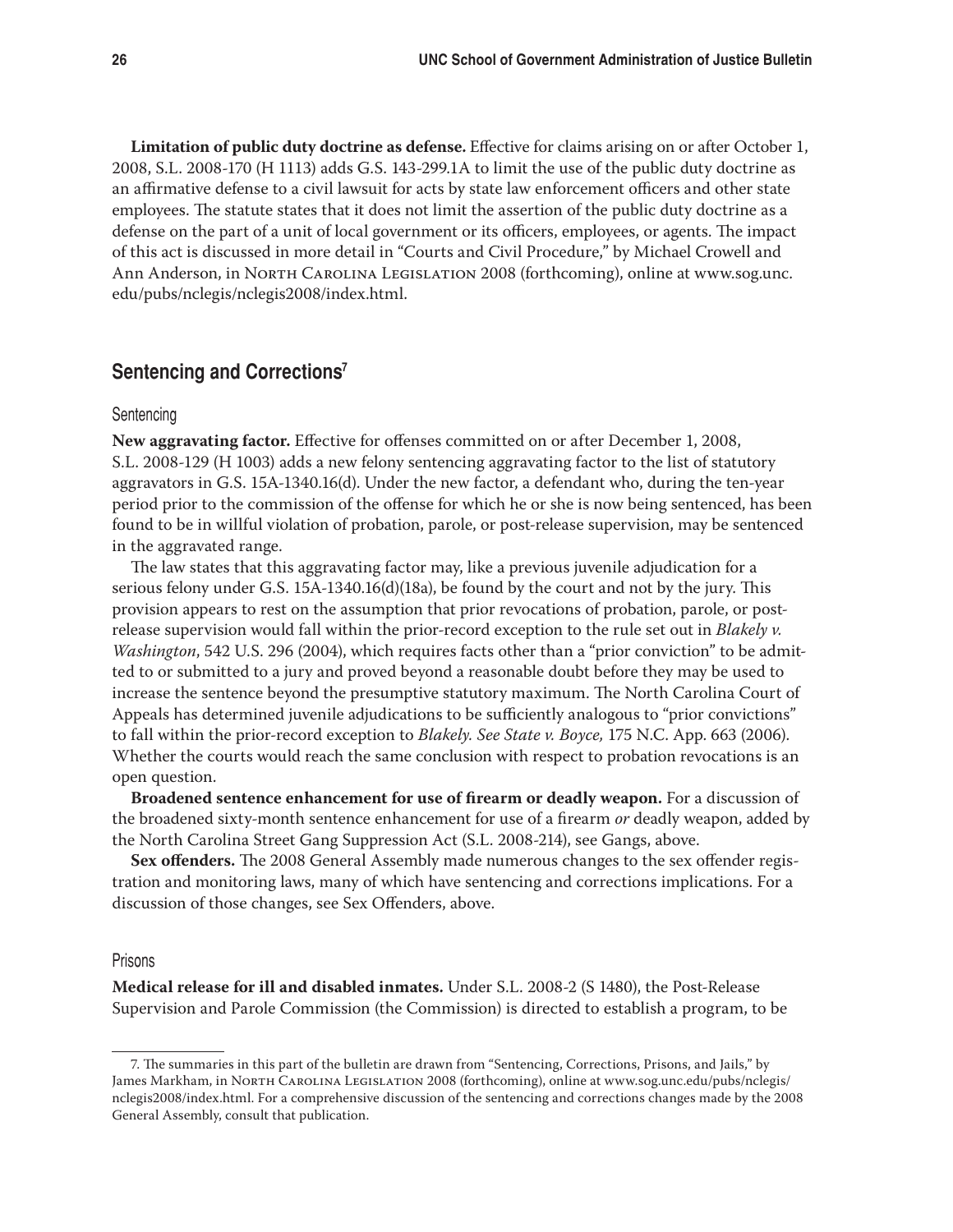administered by the Department of Correction (DOC), for medical release of certain disabled, terminally ill, or geriatric inmates. The law is effective June 10, 2008.

An inmate is eligible to be considered for medical release if DOC determines that he or she

- • is diagnosed as *permanently and totally disabled,* or *terminally ill*, or *geriatric*;
- is incapacitated to the extent that he or she does not pose a public safety risk;
- was not convicted of a capital felony, a Class A, B1, or B2 felony, or an offense requiring registration as a sex offender; and
- • meets whatever additional eligibility conditions are established by the Commission.

The statute defines each of the above italicized terms. An inmate is *permanently and totally disabled* when he or she suffers from a "permanent and irreversible physical incapacitation" that was unknown at the time of sentencing or has progressed since sentencing. *Terminally ill* describes an inmate with an incurable illness or disease that was unknown at the time of sentencing or has progressed since sentencing such that the inmate is likely to die within six months. *Geriatric* means 65 years of age or older and suffering from an age-related chronic infirmity, illness, or disease related to aging. Each of the defined terms also requires that the condition be such that the inmate "does not pose a public safety risk"—seemingly making the requirement of "incapacitation" under G.S. 15A-1369.2(a)(2) redundant.

The procedure for medical release is set out in G.S. 15A-1369.3. The initial referral for release is made by DOC to the Commission, based on a request from the inmate, the inmate's attorney, or the inmate's next of kin, or upon a recommendation from within DOC. The referral, which must be completed within 45 days of receiving a request for release, must include an assessment of the inmate's "medical and psychosocial condition" and the risk he or she poses to society. The Commission then has fifteen days to make its determination of whether to grant release to a terminally ill inmate, or twenty days in the case of permanently and totally disabled and geriatric inmates. An inmate denied release under the program may not reapply absent a demonstrated change in medical condition.

Inmates granted release are subject to conditions that apply through the date upon which the inmate's sentence would have expired, including supervision by the Division of Community Corrections (DCC). The inmate must allow DCC offers to "visit the inmate at reasonable times at the inmate's home or elsewhere." Upon receipt of "credible information that an inmate has failed to comply with any reasonable condition" of release, the Commission shall order an inmate returned to DOC custody pending a revocation hearing, probably governed by the hearing procedures set out in G.S. 15A-1368.6, although the statute does not expressly say so.

Under existing law, the Secretary of Correction has authority to "extend the limits of the place of confinement" of certain terminally ill or permanently and totally disabled prisoners by authorizing them to "leave the confines of that place unaccompanied" to receive palliative care. G.S. 148-4(8). This authority (used sparingly in recent years) is presumably unaffected by the new medical release program, though the new program may have greater appeal as a means to reduce state liability for the cost of medical care for eligible inmates.

**Limited release of inmates for deportation.** Effective August 8, 2008, under S.L. 2008-199 (S 1955), the Post-Release Supervision and Parole Commission (the Commission) may, in its discretion, conditionally release certain inmates into the custody and control of United States Immigration and Customs Enforcement (ICE) pursuant to new G.S. 148-64.1. That section sets out the following eligibility criteria: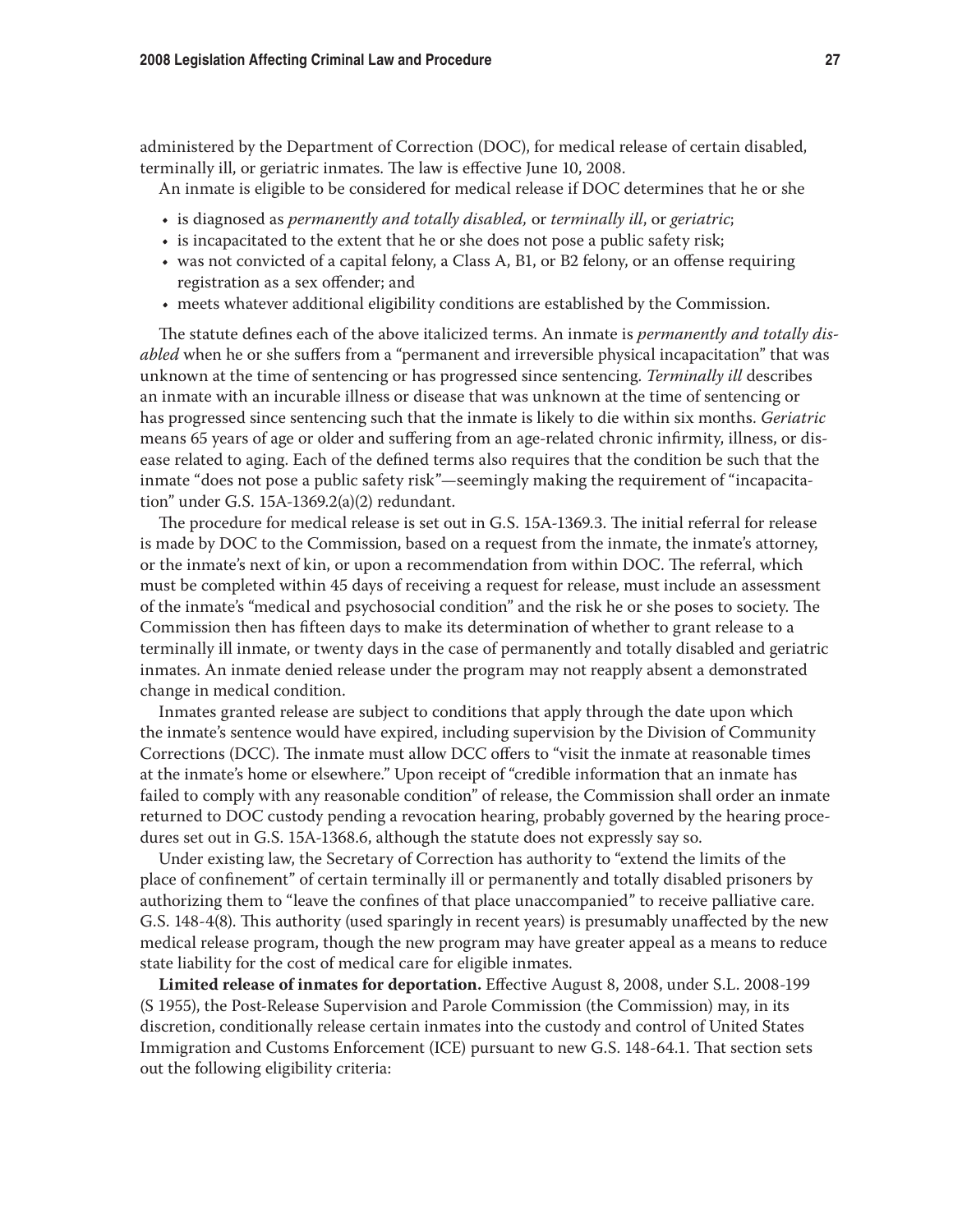- ICE must submit to DOC a final order of removal for the inmate;
- the inmate must be incarcerated only for non-violent offenses, defined in the statute as including *only* impaired driving; breaking and entering buildings under G.S. 14-54; breaking and entering into or breaking out of railroad cars, motor vehicles, trailers, aircraft, boats, or other watercraft under G.S. 14-56; possessing stolen goods under G.S. 14-71.1; obtaining property by false pretenses under G.S. 14-100, where the thing of value is less than \$100,000; and possession of a Schedule VI controlled substance under G.S. 90-95(d)(4);
- • the inmate must have served at least half of the minimum sentence imposed by the court, or must be parole eligible in the case of impaired driving under G.S. 20-138.1;
- the inmate must not have been convicted of an impaired driving offense resulting in death or serious bodily injury; and
- the inmate must agree not to reenter the United States unlawfully.

If ICE does not deport the inmate, the inmate must be returned to DOC custody to serve the remainder of his or her sentence. If an inmate released under the new law returns unlawfully to the United States, the release will be revoked and the inmate will serve the maximum of his or her sentence, less time already served. Additionally, the inmate will be ineligible from that point forward for any form of release other than post-release supervision.

## Parole and Post-Release Supervision

**Parole reviews for inmates convicted of murder.** The parole laws still apply to inmates sentenced for crimes committed before October 1, 1994. Previously, under G.S. 15A-1371, the Post-Release Supervision and Parole Commission (the Commission) considered parole-eligible inmates for release on parole once each year. Under S.L. 2008-133 (H 1624), the Commission will review the cases of prisoners convicted of first- or second-degree murder once every three years, unless exigent circumstances or the interests of justice demand more frequent consideration.

**Limit on release of sex offender following arrest for violation of post-release supervision.** A provision in Jessica's Law, S.L. 2008-117 (H 933), restricts release of a sex offender following arrest for a violation of post-release supervision. For a discussion of that provision, see Sex Offenders: Jessica's Law, above.

## Probation

**Probation revocation after period of probation expires.** G.S. 15A-1344(f) grants jurisdiction to hold a probation revocation hearing after the period of probation has expired. The statute previously required the State to file a written motion of its intent to conduct a revocation hearing prior to the expiration of the period of probation, and required the court to make a finding that the State had made a "reasonable effort to notify the probationer and to conduct the hearing earlier." G.S. 15A-1344(f). For at least two reasons the statute had been a source of concern. First, the statute's prior wording only granted a judge authority to "revoke" probation after the period of probation expired—not to extend or modify it. *State v. Reinhardt*, 183 N.C. App. 291 (2007). Second, it was sometimes difficult to determine what constituted a "reasonable effort" by the State to hold the hearing earlier. *See, e.g., State v. Burns,* 171 N.C. App. 759 (2005); *State v. Bryant,* 361 N.C. 100 (2006).

Changes to the statute under S.L. 2008-129 (H 1003), applicable to probation violation hearings held on or after December 1, 2008, address both issues. The law adds the words "extend" and "modify" to the statute, making clear that the court is empowered to do everything after the period of probation expires that it could have done during the period itself. The law also does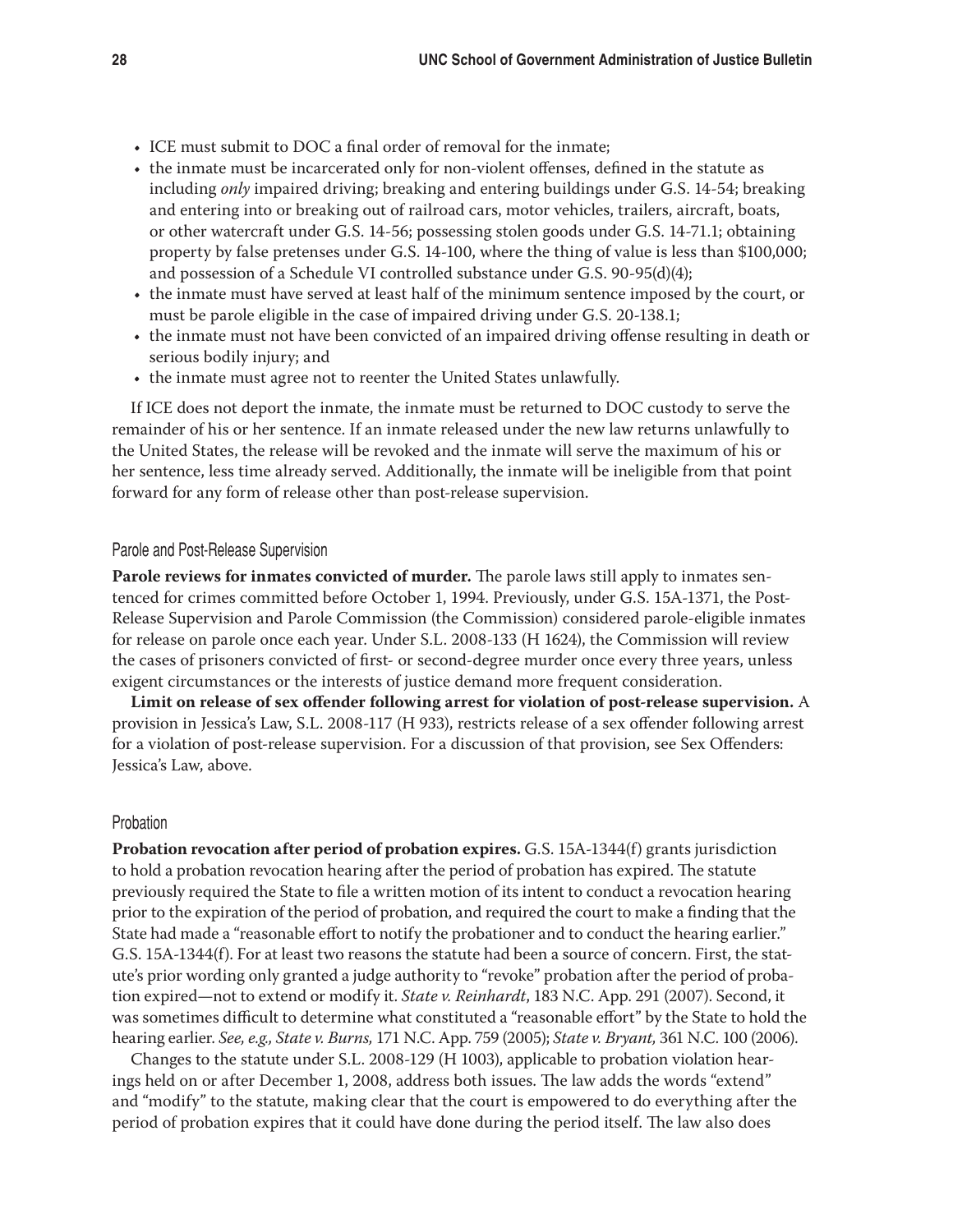away entirely with the requirement of a judicial finding as to the State's "reasonable efforts." In its place, the amended statute requires findings that the probationer violated "one or more conditions of probation prior to the expiration period of probation," and that probation should be extended, modified, or revoked "for good cause shown and stated." The state also must file a written violation report with the clerk before the expiration of the period of probation indicating its intent to hold a hearing on one or more violations of the conditions of probation. Extensions under the amended statute are governed by existing G.S. 15A-1342(a), although it is unclear whether new 15A-1344(f) (4) authorizes the court to order the special extension for restitution or treatment after the period of probation has expired, as that extension may be ordered only in the last six months of the original period of probation. If that special extension is not possible after the period has expired, then extensions would be limited by the maximum authorized period of probation, five years.

**Limit on bail following arrest of sex offenders.** Jessica's Law, S.L. 2008-117 (H 933), restricts bail following arrest for a probation violation by certain sex offenders. For a discussion of that provision, see Sex Offenders: Jessica's Law, above.

## Interstate Compact for Adult Offender Supervision

**Changes in membership of State Council; clarification of procedures.** The Interstate Compact for Adult Offender Supervision (the Compact) allows a person who is sentenced to probation or granted parole in one state, and who wants to reside in another state, to be supervised in the other state. The Compact is a source of some confusion for magistrates and others in the criminal justice system, who confuse Compact supervisees with fugitives from justice subject to extradition, or who are unaware of the hearing procedures required under the Compact and related state law.

Under S.L. 2008-189 (S 1214), three new positions are added to the North Carolina State Council for Interstate Adult Offender Supervision, including a district court judge (appointed by the Chief Justice), a district attorney (appointed by the governor), and a sheriff (also appointed by the governor). The law also enacts new G.S. 148-65.7(a), implementing a \$150 transfer application fee for persons convicted in North Carolina who desire to transfer supervision to another State under the Compact. The fee may waived by the Commissioner or his or her designee if it constitutes an undue economic burden. Persons supervised in North Carolina under the Compact are still subject to a \$30 monthly fee under what is now G.S. 148-65.7(b).

Compact supervisees in North Carolina may be detained for up to fifteen days pending a hearing to determine whether or not North Carolina officials will recommend returning the supervisee to his or her state of conviction (the "sending state") for a parole, probation, or post-release supervision violation. The new law clarifies that the offender is not entitled to bail pending this hearing (though a similarly-situated North Carolina probationer would be entitled to bail under 15A-1345(b)). With respect to the hearing itself, the new law requires that a record of the hearing be made and, as soon as practicable, be forwarded with recommendations to the supervisee's sending state. If the recommendation is that the sending state retake or re-incarcerate the supervisee, then he or she may be detained pending notice of a final decision from the sending state. If the sending state agrees, the supervisee may be further detained as long as reasonably necessary to arrange for the retaking.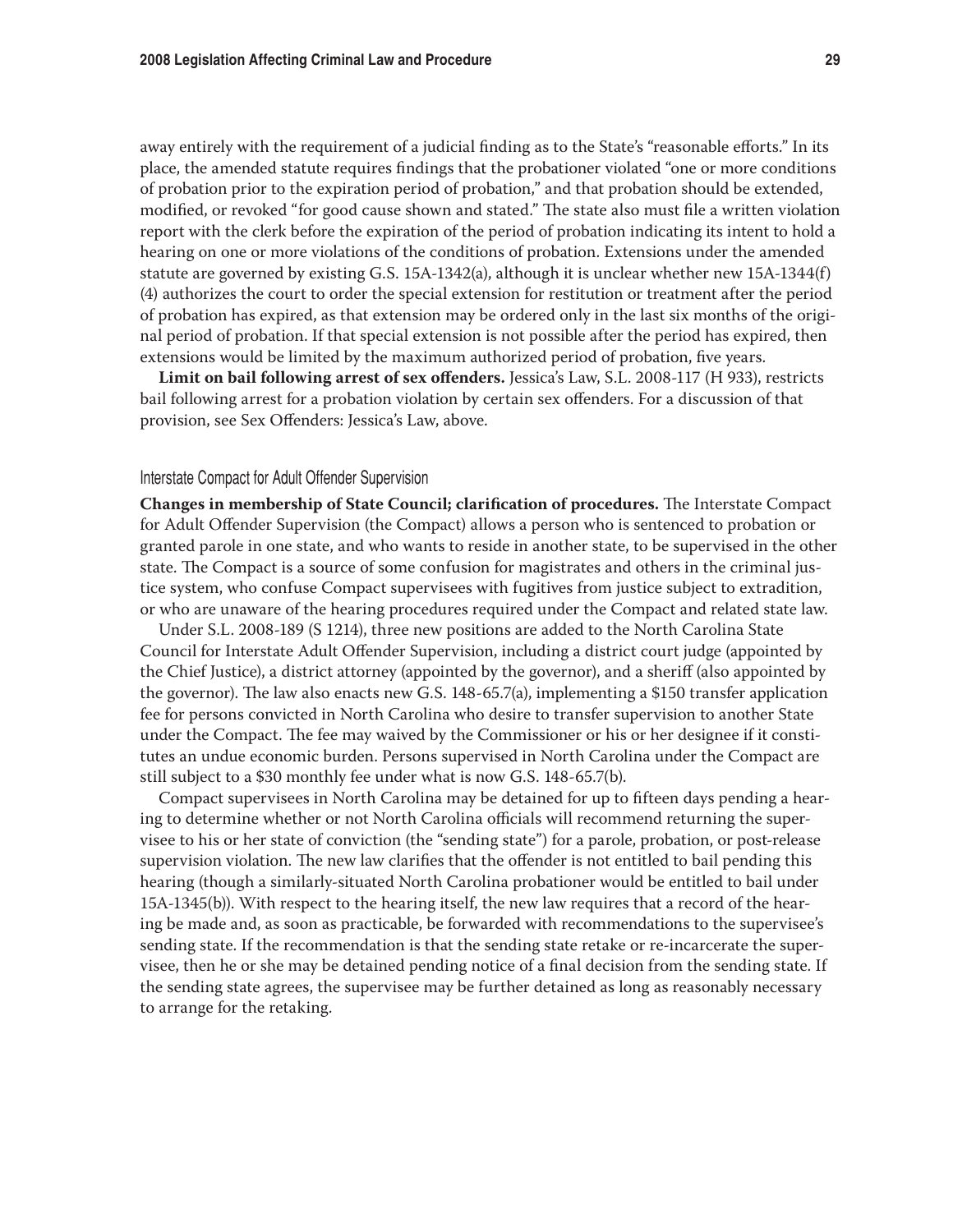# **Collateral Consequences, Proceedings, and Services**

**Increased compensation for erroneous conviction.** Article 8 of G.S. Chapter 148 authorizes the state to compensate people who were convicted of a felony, were imprisoned, and received a pardon of innocence from the Governor. Effective for pardons of innocence granted on or after January 1, 2004, S.L. 2008-173 (H 2105) amends G.S. 148-84(a) to increase the compensation for each year of wrongful incarceration from \$20,000 to \$50,000 and the maximum compensation from \$500,000 to \$750,000. The amended statute also states that no compensation is due for any portion of a prison sentence during which the person was serving a concurrent sentence for a conviction for which a pardon of innocence was not granted.

New G.S. 148-84(c) provides additional compensation for lost educational or training opportunities. It authorizes an award of compensation for at least one year of job skills training through an appropriate state program and for expenses for tuition and fees at any public North Carolina community college or university for any degree or program. A person is also entitled to assistance in meeting admission standards for these institutions, including assistance in satisfying the requirements for a certificate of equivalency of completion of secondary education; a person may apply for this aid up to ten years after his or her release from incarceration, and this aid may continue for a total of five years. The additional compensation received under new G.S. 148-84(c) is included in calculating whether the person has reached the total compensation limit for an erroneous conviction.

**Restoration of firearm rights of individual involuntarily committed for mental health treatment.** North Carolina sheriffs have the responsibility for issuing permits to purchase or receive pistols and crossbows and permits to carry concealed handguns. G.S. 14-404 has prohibited the sheriff from issuing a pistol or crossbow permit to a person who has been adjudicated mentally incompetent or committed to a mental institution. G.S. 14-415.12 has prohibited the sheriff from issuing a concealed handgun permit to a person who has been adjudicated as mentally ill or lacking mental capacity. Effective December 1, 2008, S.L. 2008-210 (S 2081) creates a restoration process to allow a person who was involuntarily committed for either inpatient or outpatient mental health treatment to obtain a firearms permit from the sheriff. This process may also have the effect of removing the federal disqualification by reason of mental commitment to the purchase, possession, or transfer of firearms.

New G.S. 122C-54.1 sets forth the procedure by which a person may petition for the removal of the mental commitment bar. The new statute states that a person who has been found not guilty by reason of insanity may not petition for restoration of firearms rights. The act makes conforming changes to G.S. 14-404 and 14-415.12 to allow the sheriff to issue a permit to a person who has had his or her rights restored pursuant to new G.S. 122C-54.1. The sheriff may still deny a permit on other grounds.

The act also adds G.S. 122C-54(d1) to require the clerk of superior court to report to the National Instant Criminal Background Check System (NICS) any individual who is

- 1. involuntarily committed for inpatient mental health treatment;
- 2. involuntarily committed for outpatient mental health treatment if the individual has been found to be a danger to self or others;
- 3. acquitted of a crime by reason of insanity; or
- 4. found mentally incapable to proceed to trial.

Reporting of the first two grounds is by the clerk of court in the county where the judicial determination was made. (Since North Carolina law does not require a finding of dangerousness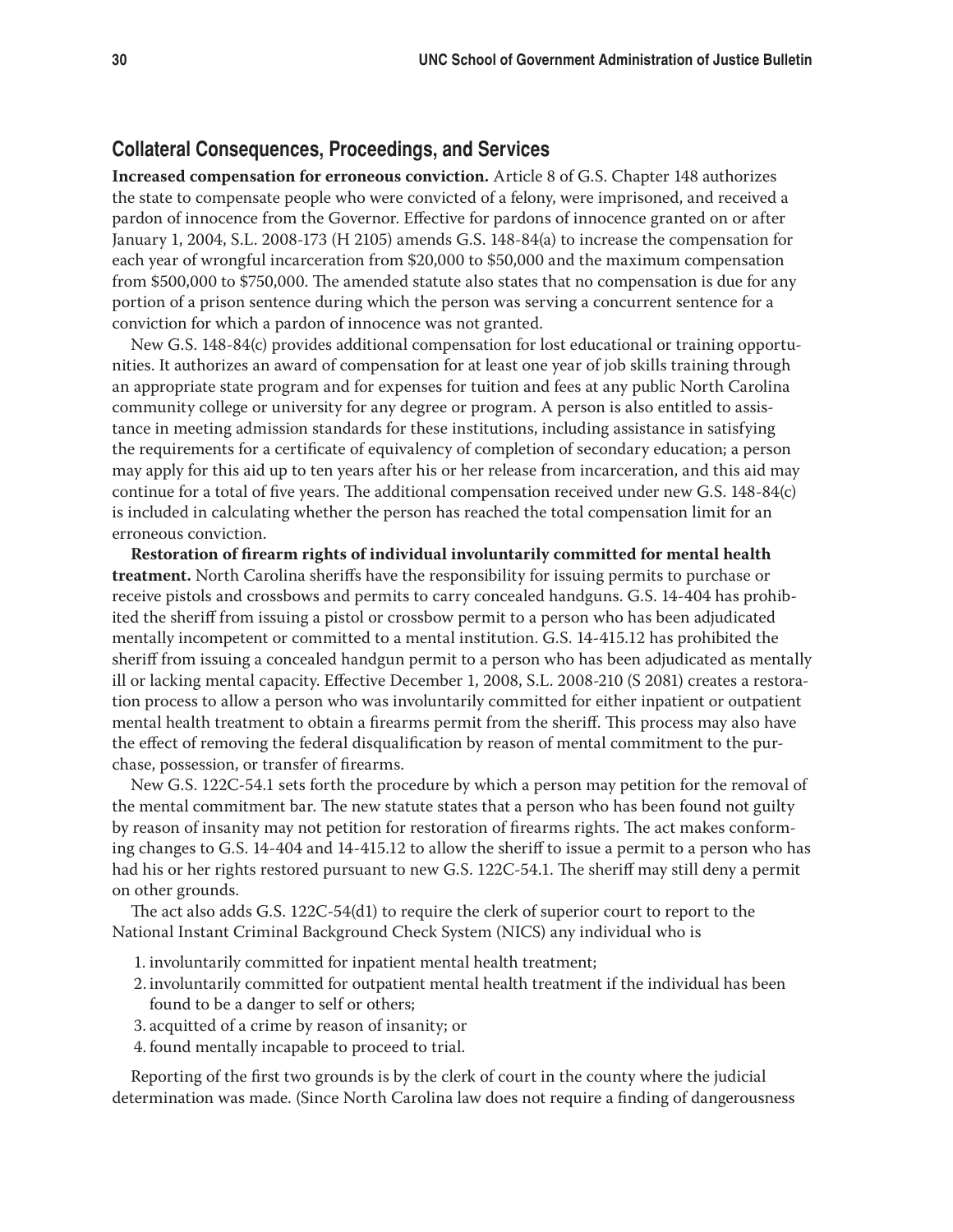for outpatient commitment, in practice the clerk will only submit information on inpatient commitment orders.) Reporting of the third and fourth grounds is by the clerk in the county where the person was found not guilty by reason of insanity or found incapable to proceed to trial.

NICS is a national information system used by federally licensed firearms dealers to determine whether a prospective purchaser is disqualified from receiving a firearm. 18 U.S.C. 922(g) disqualifies a person from receiving a firearm on nine separate grounds, including having been "adjudicated a mental defective" or having been "committed to a mental institution." Federal law does not require states to submit information to NICS, and until enactment of the above provision, North Carolina law did not require state or local officials to provide information to NICS.

**Sexual assault victims' assistance program.** Victims of a rape or sexual offense or an attempt to commit those crimes are eligible for financial assistance as provided in G.S. 143B-480.1 through 143B-480.3. G.S. 143B-480.2 has provided that a victim of such an offense may apply for assistance if he or she reports the alleged offense to a law enforcement officer within five days of the occurrence of the act. Effective July 1, 2008, S.L. 2008-107, Sec. 18.2 (H 2436), as amended by S.L. 2008-118, Sec. 2.5 (H 2438), reduces this time limit to 72 hours; the Department of Crime Control and Public Safety, which administers the assistance program, may still waive the time limit. The act also authorizes payment for the full cost of a victim's forensic medical examination up to a maximum of \$800, payable directly to the service provider. Revised G.S. 143B-480.3 provides for payment of any co-payment that the victim is required to pay for the forensic medical examination, up to the maximum amount payable for the examination. The act appropriates \$1,078,078 in recurring funds to the Department for fiscal year 2008–09 to enhance the ability of the program to pay claims.

**Sexual assault and rape crisis center fund.** Effective July 1, 2008, S.L. 2008-107, Sec. 19.1 (H 2436) adds G.S. 143B-480.20 to create the Sexual Assault and Rape Crisis Center Fund, administered by the North Carolina Council for Women within the Department of Administration. The fund is to be used to make grants to centers for victims of sexual assault or rape crisis and to the North Carolina Coalition against Sexual Assault, Inc. The act appropriates \$1 million in recurring funds for fiscal year 2008–09 for the program. *See* Joint Conference Committee Report on the Continuation, Expansion and Capital Budgets, Sec. J, Administration.

**Criminal record checks of employees and contractors of the Division of Motor Vehicles.**  Effective August 8, 2008, S.L. 2008-202 (S 1799) adds G.S. 114-19.24 to authorize the North Carolina Department of Justice to provide to the Division of Motor Vehicles (DMV) the criminal history of job applicants, employees, contractors, and employees of contractors if these individuals are or will be involved in the production of driver's licenses or identification cards or if they have or will have the ability to affect the identity information that appears on driver's licenses or identification cards. When making a request, DMV must submit a signed consent to the criminal record check by the affected individual.

Other acts, discussed earlier, provide for a criminal record check of applicants for licensure as a massage therapist and sex offender registry checks of contractual personnel at schools.

**Expunctions.** Effective August 7, 2008, S.L. 2008-187, Sec. 35 (S 1632), the technical corrections bill, revises G.S. 15A-145 to clarify that a person who meets the criteria for expunction of a first offense may petition for the expunction (1) two years after the date of the conviction or (2) after the completion of any period of probation, whichever occurs later.